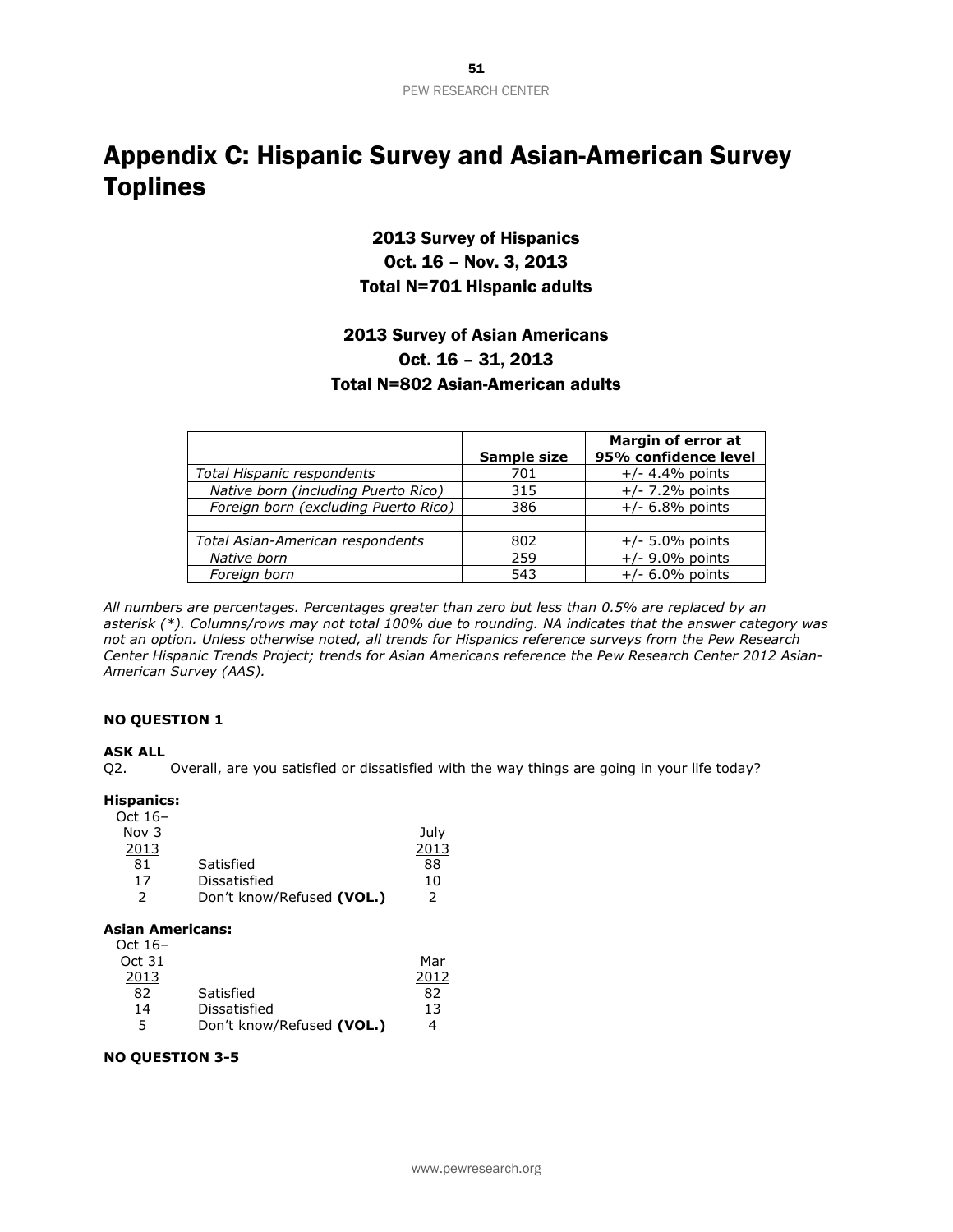### (**ROTATE ORDER OF Q6 and Q7**)

Q6. All in all, are you satisfied or dissatisfied with the way things are going in this country today?

### **Hispanics:**

Oct 16– Nov 3  $\frac{2013}{34}$ 

- 34 Satisfied<br>60 Dissatisfi
- 60 Dissatisfied<br>5 Don't know
- 5 Don't know/Refused **(VOL.)**

### **Trends among Hispanics:**

|           |              | Don't know/Refused |
|-----------|--------------|--------------------|
| Satisfied | Dissatisfied | (VOL.)             |
| 34        | 60           | 5                  |
| 51        | 43           | 6                  |
| 38        | 56           | 6                  |
| 36        | 57           |                    |
| 27        | 66           | 6                  |
| 25        | 70           | 4                  |
| 33        | 60           |                    |
|           |              |                    |

### **Asian Americans:**

Oct 16– Oct 31 2013 Mar 2012 38 Satisfied 43 54 Dissatisfied 48 7 Don't know/Refused **(VOL.)** 9

### **ASK ALL**

Q7. Do you approve or disapprove of the way Barack Obama is handling his job as president? (**INTERVIEWER NOTE: IF RESPONDENT SAYS "DON'T KNOW," ENTER AS DK/R. IF RESPONDENT SAYS "DEPENDS," PROBE ONCE WITH:** "Overall do you approve or disapprove of the way Barack Obama is handling his job as president?" **IF RESPONDENT STILL ANSWERS "DEPENDS," ENTER AS DK/R**)

#### **Hispanics:**

| Oct 16–          |                           |      |      |
|------------------|---------------------------|------|------|
| Nov <sub>6</sub> |                           | Dec  | Sep  |
| 2013             |                           | 2011 | 2010 |
| 54               | Approve                   | 49   | 58   |
| 34               | Disapprove                | 38   | 31   |
| n/a              | No opinion (VOL.)         | q    | n/a  |
| 12               | Don't know/Refused (VOL.) | 4    | 10   |
|                  |                           |      |      |

#### **Asian Americans:**

| Oct 16– |                           |      |
|---------|---------------------------|------|
| Oct 31  |                           | Mar  |
| 2013    |                           | 2012 |
| 62      | Approve                   | 54   |
| 28      | Disapprove                | 29   |
| 10      | Don't know/Refused (VOL.) | 17   |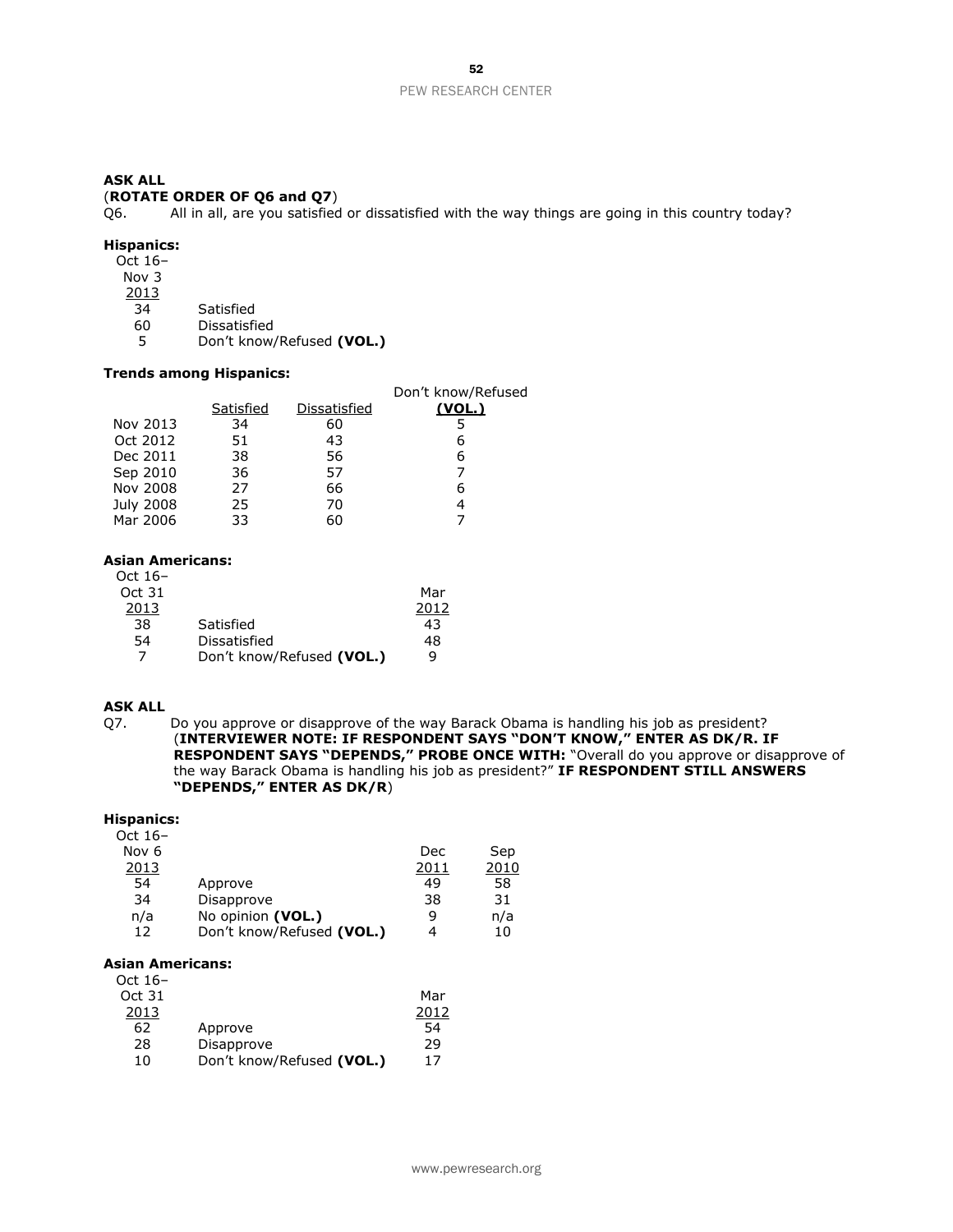### **(SCRAMBLE ITEMS A-E**)

- Q8. How important is each of the following as an issue facing the country today? First, (is/are) (INSERT ITEM) extremely important, very important, somewhat important or not too important as an issue facing the country today? Next (INSERT ITEM)… (**IF NECESSARY:** (Is/Are) (INSERT ITEM) extremely important, very important, somewhat important or not too important as an issue facing the country today?)
	- a. Jobs and the Economy

### **Hispanics:**

- Oct 16–
- Nov 3
- $\frac{2013}{47}$
- 47 Extremely important<br>46 Very important
- 46 Very important<br>5 Somewhat impo
- 5 Somewhat important
- 1 Not too important
- 1 Don't know/Refused **(VOL.)**

### **Asian Americans:**

- Oct 16–
- Oct 31
- $\frac{2013}{63}$
- 63 Extremely important<br>31 Very important
- Very important
- 5 Somewhat important
- 1 Not too important<br>1 Don't know/Refuse
- 1 Don't know/Refused **(VOL.)**

### b. Health care

#### **Hispanics:**

- Oct 16–
- Nov 3
- $\frac{2013}{41}$
- 41 Extremely important<br>44 Very important
- Very important
- 12 Somewhat important
- 2 Not too important 1 Don't know/Refused **(VOL.)**

- **Asian Americans:**
	- Oct 16–
	- Oct 31
	- $\frac{2013}{40}$
	- 40 Extremely important<br>40 Verv important
	- Very important
	- 16 Somewhat important
	- 3 Not too important<br>1 Don't know/Refuse
	- 1 Don't know/Refused **(VOL.)**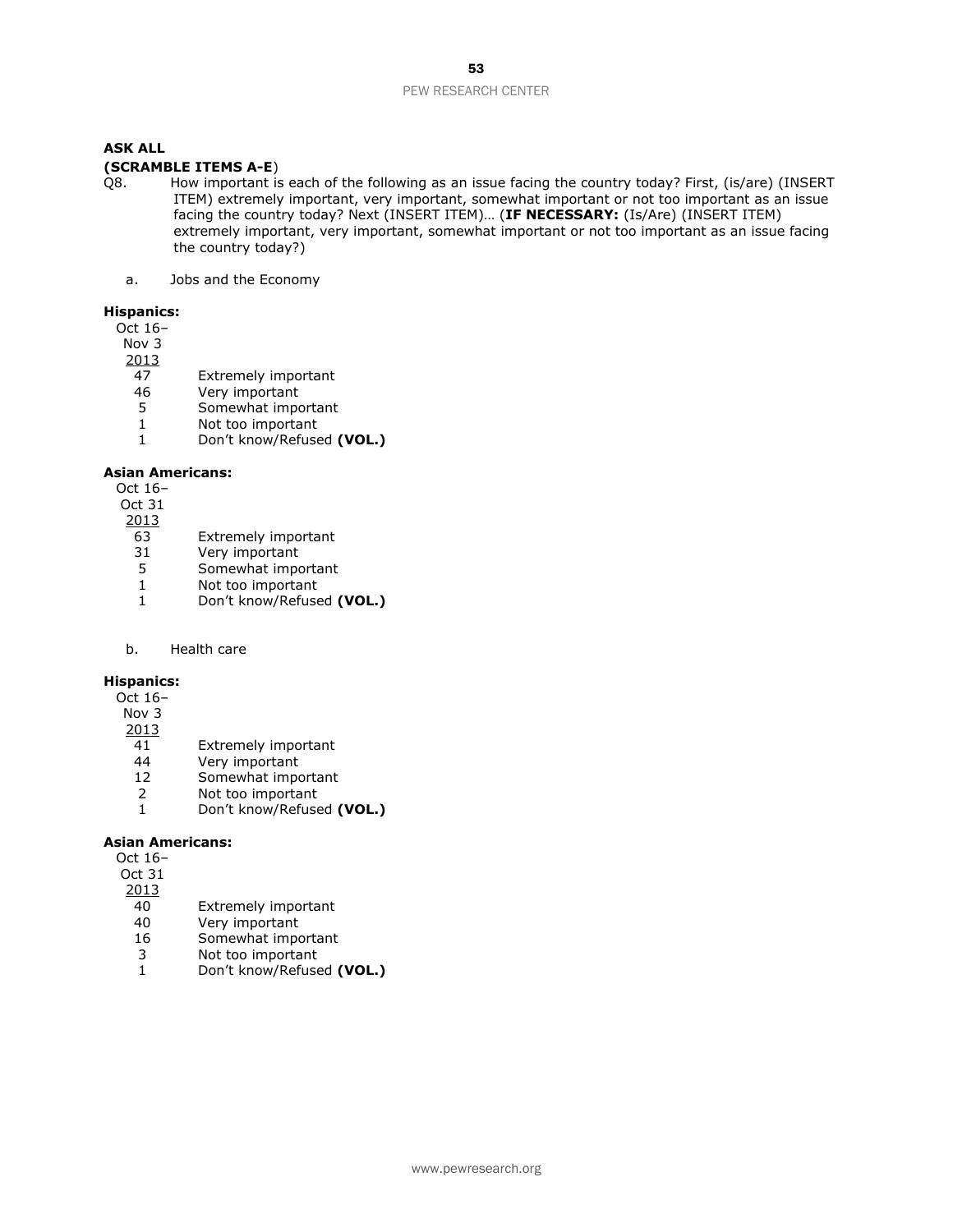### **QUESTION 8 CONTINUED …**

c. Education

### **Hispanics:**

- Oct 16–
- Nov 3
- 2013
- 54 Extremely important
- 42 Very important
- 2 Somewhat important<br>2 Not too important
- 2 Not too important<br>1 Don't know/Refuse
- 1 Don't know/Refused **(VOL.)**

### **Asian Americans:**

Oct 16–

Oct 31

2013

- 56 Extremely important
- 35 Very important
- 8 Somewhat important
- 1 Not too important
- 1 Don't know/Refused **(VOL.)**
- d. Immigration

### **Hispanics:**

- Oct 16–
- Nov 3
- 2013
- 32 Extremely important
- 44 Very important
- 16 Somewhat important
- 6 Not too important
- 3 Don't know/Refused **(VOL.)**

#### **Asian Americans:**

Oct 16–

Oct 31

- 2013
- 17 Extremely important
- 37 Very important
- 34 Somewhat important
- 9 Not too important
- 3 Don't know/Refused **(VOL.)**
- e. The federal government debt

#### **Hispanics:**

| Oct 16- |                            |
|---------|----------------------------|
| Nov 3   |                            |
| 2013    |                            |
| 38      | <b>Extremely important</b> |
| 39      | Very important             |
| 14      | Somewhat important         |
| 5       | Not too important          |

5 Not too important<br>5 Don't know/Refuse 5 Don't know/Refused **(VOL.)**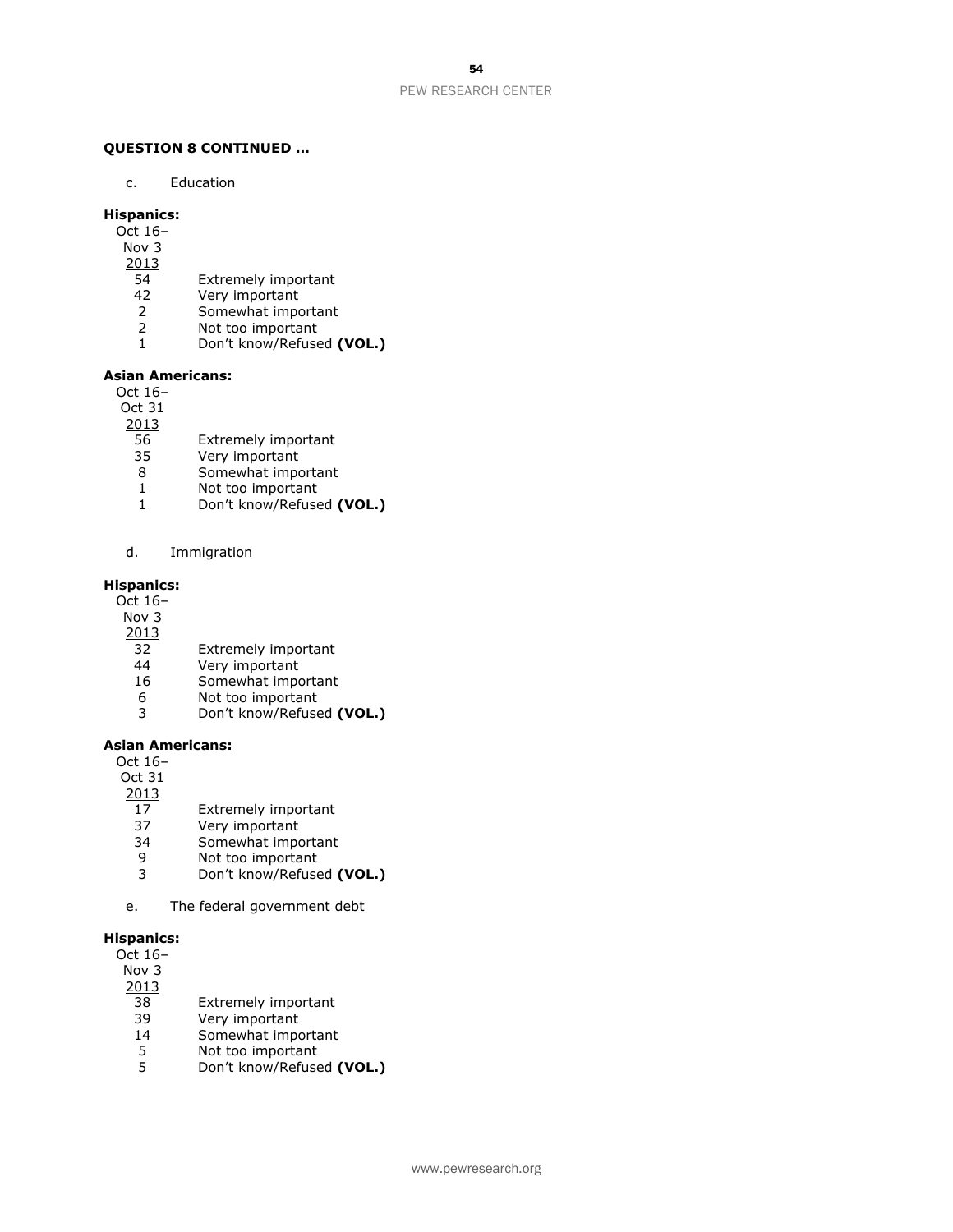#### **Asian Americans:**

### Oct 16–

- Oct 31
- 2013
- 41 Extremely important<br>35 Verv important
- 35 Very important<br>18 Somewhat import
- Somewhat important
- 3 Not too important
- 3 Don't know/Refused **(VOL.)**

#### **NO QUESTIONS 9 TO 12**

### **ASK ALL**

- (INSERT "Hispanics" IF IM-2A=1, INSERT "Latinos" IF IM-2A=2, 3, 9)
- Q13. Compared with one year ago, do you think the situation of (HISPANICS/LATINOS/ASIAN AMERICANS) in this country today is better, worse, or about the same?

### **Hispanics:**

| Oct $16-$ |                           |      |      |      |      |
|-----------|---------------------------|------|------|------|------|
| Nov $3$   |                           | Dec  | Nov  | July | Nov  |
| 2013      |                           | 2011 | 2008 | 2008 | 2007 |
| 25        | <b>Better</b>             | 13   | 17   | 13   | 26   |
| 15        | Worse                     | 38   | 38   | 50   | 33   |
| 58        | The same                  | 46   | 41   | 35   | 38   |
|           | Don't know/Refused (VOL.) | ર    |      |      | 3    |

#### **Asian Americans:**

Oct 16–

- Oct 31
- 2013
	- 16 Better
- 7 Worse
- 71 The same
- 5 Don't know/Refused **(VOL.)**

### **ASK ALL**

(INSERT "Hispanics" IF IM-2A=1, INSERT "Latinos" IF IM-2A=2, 3, 9)

### (**SCRAMBLE ITEMS A-C**)

- Q14. Overall, would you say the [INSERT ITEM] cares a lot, cares some, or does not really care about the issues and concerns of (HISPANICS/LATINOS/ASIAN AMERICANS) today? Next, [INSERT ITEM]? **READ AS NECESSARY:** Do you think [INSERT ITEM] cares a lot, cares some, or does not really care about the issues and concerns of (HISPANICS/LATINOS/ASIAN AMERICANS) today?
	- a. The Democratic Party

### **Hispanics:**

- Oct 16–
- Nov 3
- 2013
- 27 Cares a lot<br>45 Cares some
- 45 Cares some<br>20 Does not rea
- Does not really care
- 8 Don't know/Refused **(VOL.)**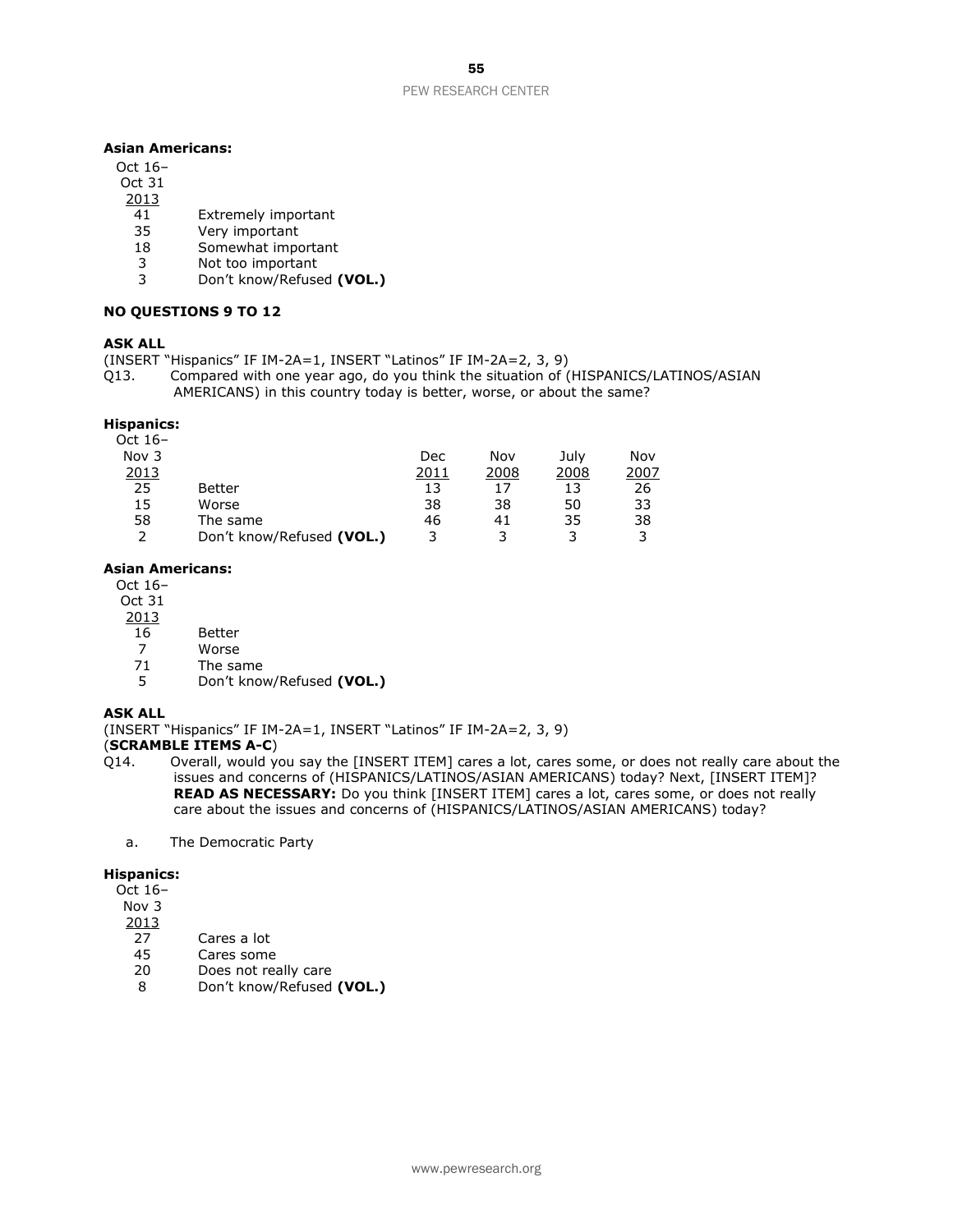#### **QUESTION 14 CONTINUED …**

#### **Asian Americans:**

- Oct 16–
- Oct 31
- $\frac{2013}{15}$
- 15 Cares a lot<br>55 Cares some
- Cares some
- 19 Does not really care
- 10 Don't know/Refused **(VOL.)**
- b. The Republican Party

### **Hispanics:**

- Oct 16– Nov 3
- 2013
	- 9 Cares a lot
	-
- 31 Cares some<br>53 Does not rea
- 53 Does not really care<br>8 Don't know/Refused 8 Don't know/Refused **(VOL.)**

### **Asian Americans:**

- Oct 16–
- Oct 31
- 2013
	- 4 Cares a lot<br>38 Cares some
- 38 Cares some<br>48 Does not rea
- 48 Does not really care<br>10 Don't know/Refused
- 10 Don't know/Refused **(VOL.)**
- c. The Obama administration

### **Hispanics:**

- Oct 16–
- Nov 3
- 2013
- 31 Cares a lot
- 45 Cares some
- 19 Does not really care
- 4 Don't know/Refused **(VOL.)**

### **Asian Americans:**

Oct 16–

- Oct 31
- 2013
- 17 Cares a lot
- 55 Cares some
- 21 Does not really care
- 8 Don't know/Refused **(VOL.)**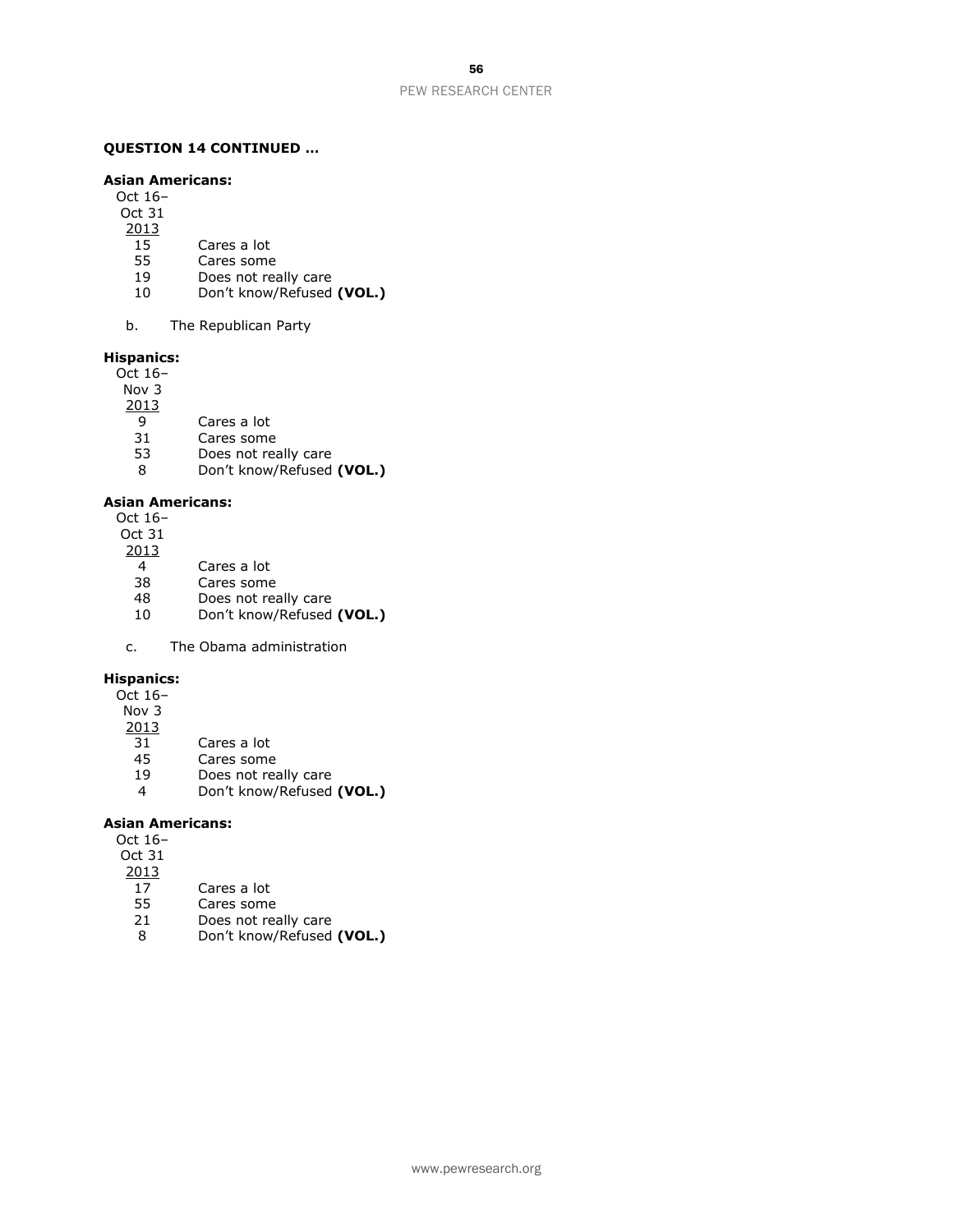#### **READ TO ALL:** On another topic...

# **ASK ALL**<br>Q15.

How important is it to you that the president and Congress pass significant new immigration legislation this year—extremely important, very important, somewhat important, not too important, or not important at all? **(INTERVIEWER NOTE: IF R SAYS "IMPORTANT" PROBE FOR RESPONSE CATEGORY)**

#### **Hispanics:**

Oct 16–

- Nov 3
- $\frac{2013}{38}$ 
	- Extremely important
- 31 Very important<br>19 Somewhat import
- Somewhat important
- 6 Not too important
- 4 Not important at all
- 2 Don't know/Refused **(VOL.)**

#### **Asian Americans:**

Oct 16–

Oct 31

- 2013
- 15 Extremely important<br>29 Very important
- 29 Very important<br>33 Somewhat impo
- Somewhat important
- 14 Not too important
- 4 Not important at all<br>4 Don't know/Refused
- 4 Don't know/Refused **(VOL.)**

### **ASK ALL**

Q16. How much have you seen or heard about new immigration legislation being considered in Congress? **(READ ITEMS)**

#### **Hispanics:**

- Oct 16– Nov 3
- 
- $\frac{2013}{26}$
- 26 A lot<br>59 A littl 59 A little
- 15 Nothing at all
- 1 Don't know/Refused **(VOL.)**

#### **Asian Americans:**

| Oct 16– |              |
|---------|--------------|
| Oct 31  |              |
| 2013    |              |
| 19      | A lot        |
| 60      | A little     |
| 20      | Nothing at a |

20 Nothing at all 2 Don't know/Refused **(VOL.)**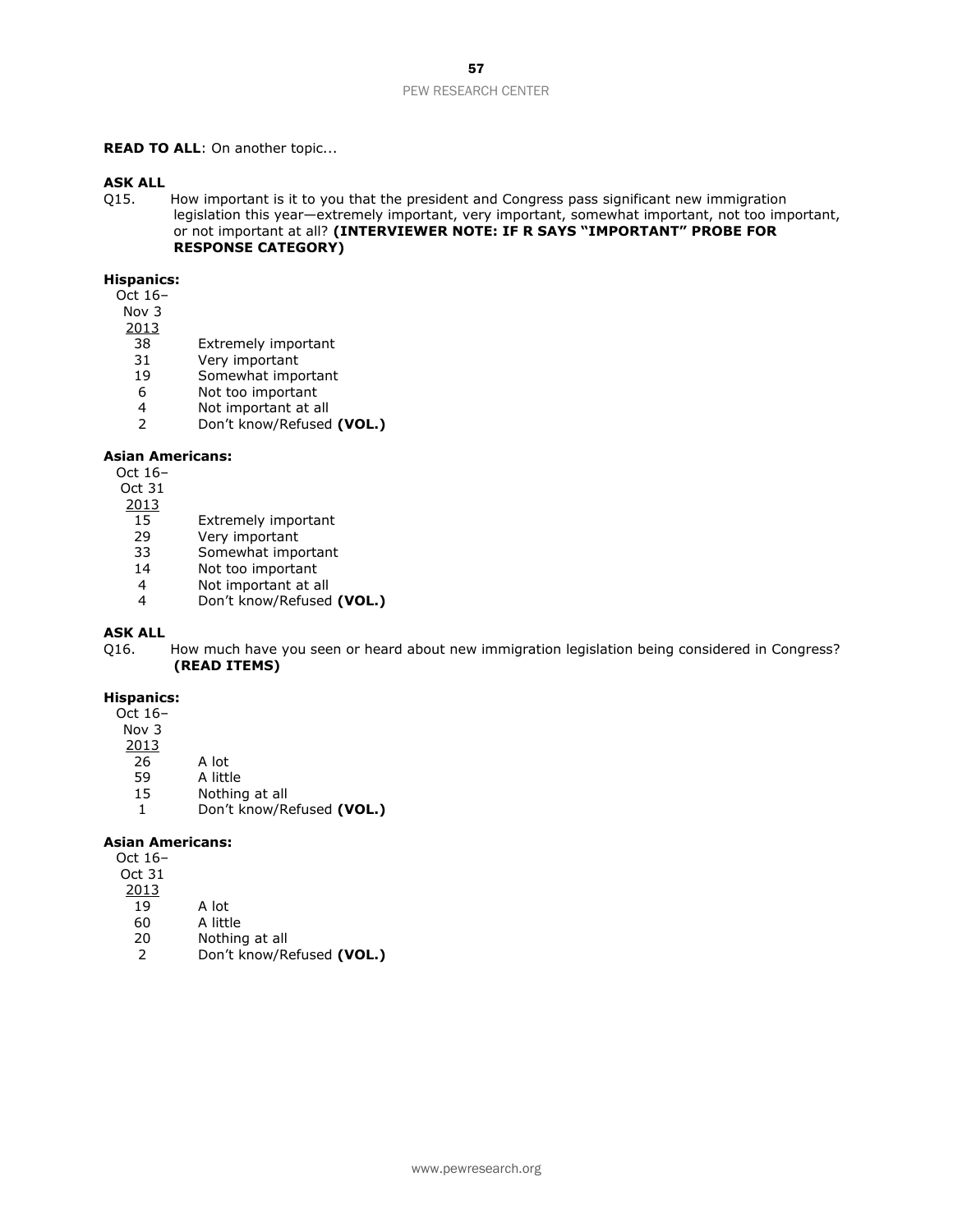### **ASK ALL**

Q17. Overall, do you favor or oppose the new immigration legislation being considered in Congress, or don't you know enough about it to say?

### **Hispanics:**

- Oct 16–
- Nov 3
- 2013
- 27 Favor
- 5 Oppose
- 67 Don't know enough to say
- 1 Don't know/Refused **(VOL.)**

#### **Asian Americans:**

Oct 16–

Oct 31

2013

- 20 Favor
- 7 Oppose<br>72 Don't kr
- Don't know enough to say
- 1 Don't know/Refused **(VOL.)**

### **ASK ALL**

(**SCRAMBLE 1-3**)

Q18. Just your best guess, if the president and Congress do NOT pass significant new immigration legislation this year, who do you think will be most responsible? **(READ ITEMS)**

### **Hispanics:**

Oct 16–

- Nov 3
- 2013
- 43 The Republicans in Congress [OR]
- 15 The Democrats in Congress [OR]
- 18 President Obama
- 1 The Democrats in Congress AND President Obama equally **(VOL.)**
	- All of these/None of these/Both Republicans in Congress AND (the Democrats in
- Congress OR President Obama) **(VOL.)**
- $\begin{array}{c} 12 \\ 11 \end{array}$ Don't know/Refused **(VOL.)**

### **Asian Americans:**

Oct 16–

Oct 31

2013

- 48 The Republicans in Congress [OR]
- 12 The Democrats in Congress [OR]
- 13 President Obama
- 4 The Democrats in Congress AND President Obama equally **(VOL.)**
- 8 All of these/None of these/Both Republicans in Congress AND (the Democrats in Congress OR President Obama) **(VOL.)**
- 14 Don't know/Refused **(VOL.)**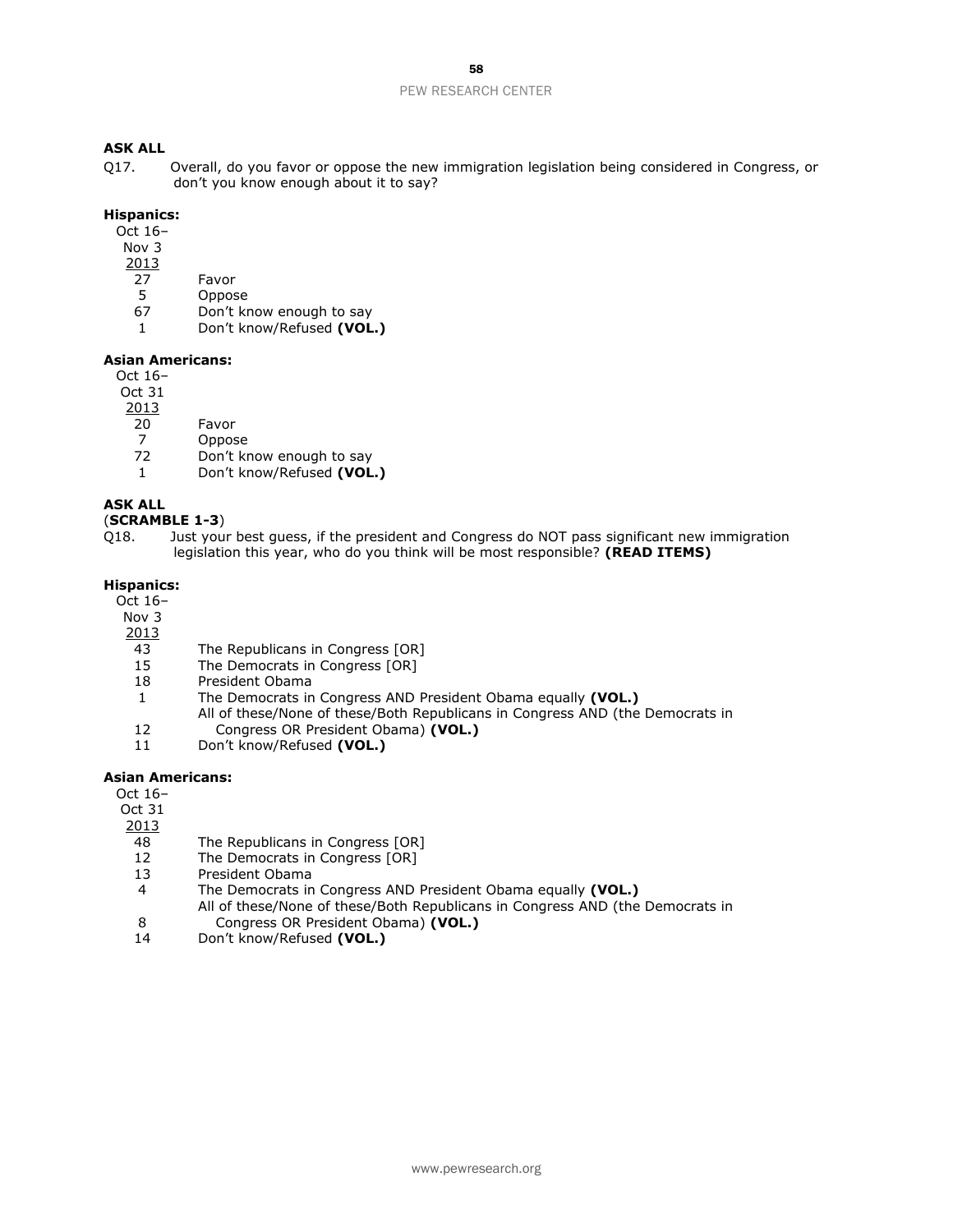### (**SCRAMBLE ITEMS A-D**)

- Q19. As you may know, Congress is considering several proposals to change immigration in the U.S. Please tell me if you approve or disapprove of each of the following proposals. First (INSERT ITEM)… Next (INSERT ITEM) (**READ AS NECESSARY:** Do you approve or disapprove of this?)
	- a. Increasing the number of temporary work visas for agriculture and food industry workers

#### **Hispanics:**

Oct 16–

- Nov 3
- 2013
- 85 Approve
- 
- 13 Disapprove<br>3 Don't know 3 Don't know/Refused **(VOL.)**

#### **Asian Americans:**

Oct 16–

- Oct 31
- 2013
- 79 Approve
- 16 Disapprove
- 4 Don't know/Refused **(VOL.)**
- b. Increasing enforcement of immigration laws at U.S. borders

#### **Hispanics:**

Oct 16–

- Nov 3
- 2013
	- 68 Approve
	- 26 Disapprove
	- 5 Don't know/Refused **(VOL.)**

### **Asian Americans:**

Oct 16–

- Oct 31
- $\frac{2013}{73}$ 
	- Approve
	- 20 Disapprove
	- 8 Don't know/Refused **(VOL.)**
- c. Increasing the number of temporary work visas for highly skilled workers

#### **Hispanics:**

Oct 16–

- Nov 3
- $\frac{2013}{85}$
- Approve
- 14 Disapprove
- 1 Don't know/Refused **(VOL.)**

### **Asian Americans:**

- Oct 16–
- Oct 31
- 2013
- 83 Approve
- 14 Disapprove
- 4 Don't know/Refused **(VOL.)**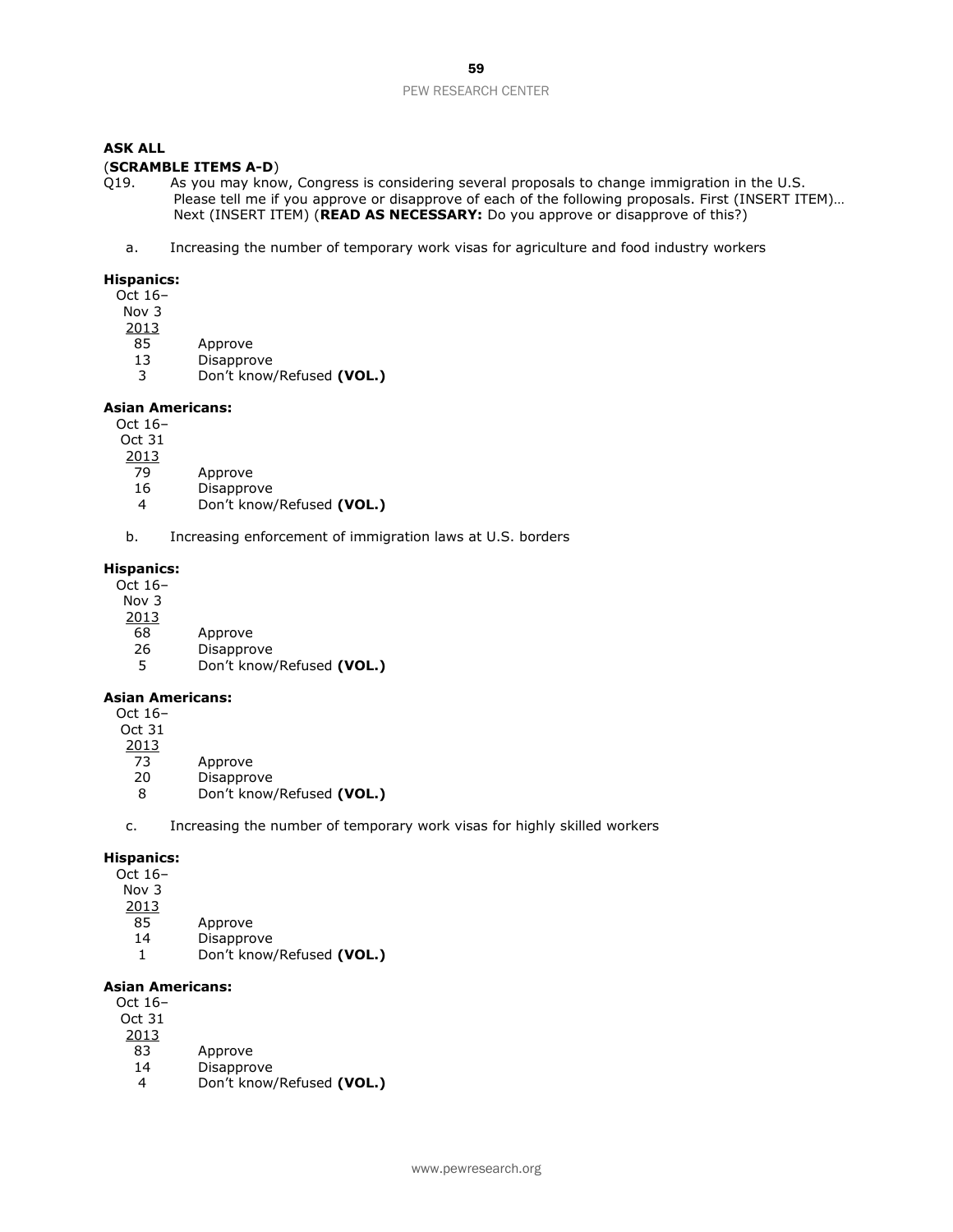### **QUESTION 19 CONTINUED …**

d. Creating a pathway to citizenship for undocumented immigrants if they meet certain requirements

#### **Hispanics:**

Oct 16–

- Nov 3
- 2013
- 89 Approve
- 10 Disapprove
- 1 Don't know/Refused **(VOL.)**

### **Asian Americans:**

Oct 16– Oct 31

- 2013
- 72 Approve
- 24 Disapprove
- 3 Don't know/Refused **(VOL.)**

### **ASK ALL**

### (**ROTATE RESPONSE OPTIONS**)

Q20. Which of these do you think is MORE IMPORTANT for undocumented immigrants currently living in the U.S.? **(READ LIST)** (**INTERVIEWER NOTE: Please read the response options as "ONE – (first statement), OR TWO – (second statement)") (INTERVIEWER NOTE: – IF R SAYS NEITHER/BOTH, PROBE ONCE)**

#### **Hispanics:**

Oct 16–

- Nov 3
- 2013
- 55 Being able to live and work in the U.S. legally without the threat of being deported [OR]<br>35 Having a pathway to citizenship for those who meet certain requirements
- 35 Having a pathway to citizenship for those who meet certain requirements<br>1 Neither (VOL.)
- Neither (VOL.)
- 6 Both equally **(VOL.)**
- 2 Don't know/Refused **(VOL.)**

### **Asian Americans:**

Oct 16–

Oct 31

 $\frac{2013}{49}$ 

- 49 Being able to live and work in the U.S. legally without the threat of being deported [OR]<br>44 Having a pathway to citizenship for those who meet certain requirements
- 44 Having a pathway to citizenship for those who meet certain requirements<br>2 Neither (VOL.)
- 2 Neither **(VOL.)**<br>3 Both equally **(V**
- Both equally **(VOL.)**
- 2 Don't know/Refused **(VOL.)**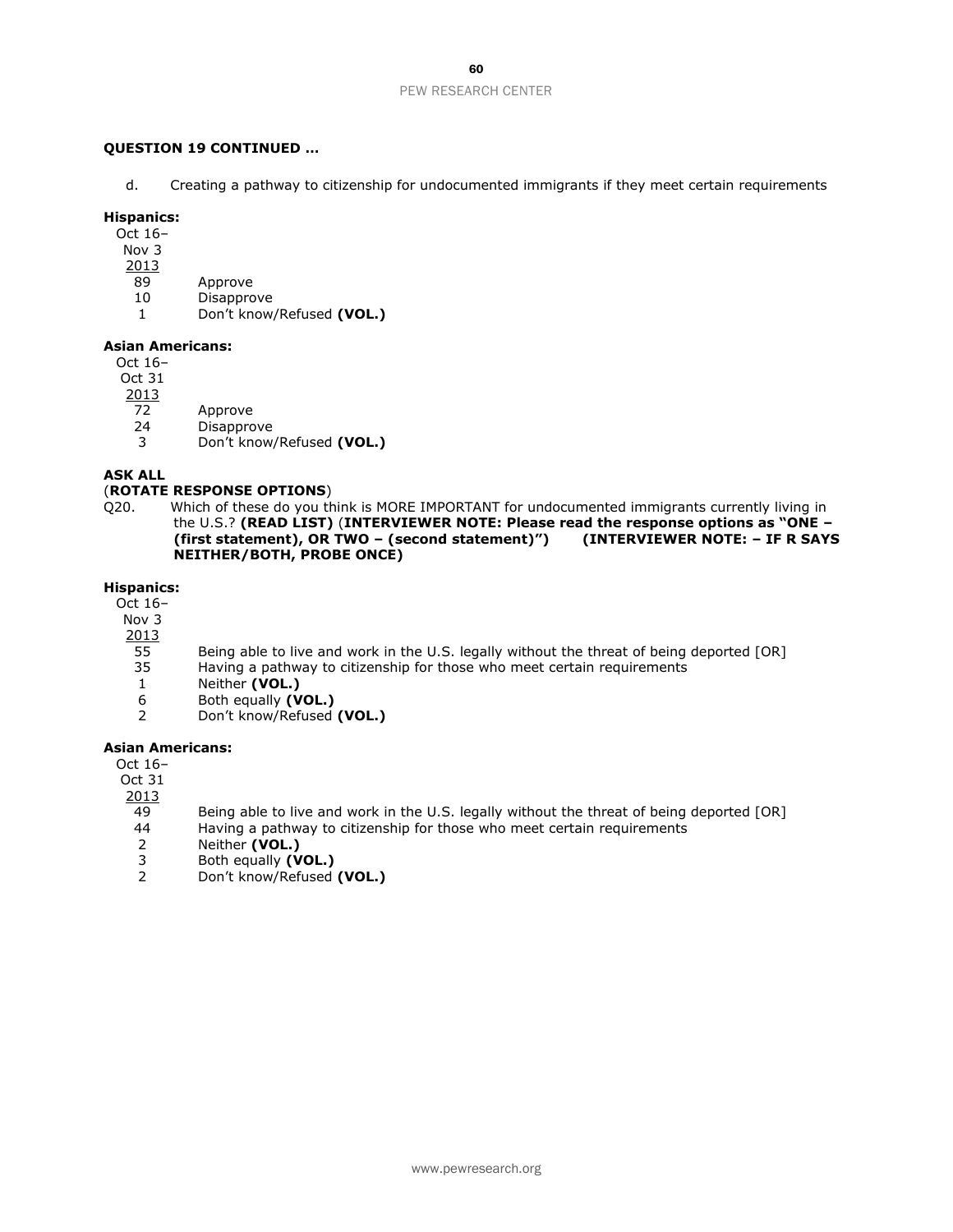(INSERT "Hispanics" IF IM-2A=1, INSERT "Latinos" IF IM-2A=2, 3, 9)

Q21. Overall, what is the effect of UNDOCUMENTED or ILLEGAL immigration on (HISPANICS/LATINOS/ASIAN AMERICANS) already living in the U.S.? Would you say it is (READ LIST)?

### **Hispanics:**

|                                                            | Julv | Sep  |
|------------------------------------------------------------|------|------|
|                                                            | 2013 | 2010 |
| A positive effect                                          | 45   | 29   |
| A negative effect                                          | 21   | 31   |
| Or would you say it has had no effect one way or the other | 26   | 30   |
| Don't know/Refused (VOL.)                                  | 8    | 9    |
|                                                            |      |      |

### **TREND FOR COMPARISON AMONG HISPANICS: <sup>a</sup>**

| <b>NOV</b>                                                       |
|------------------------------------------------------------------|
| 2007                                                             |
| 50                                                               |
| 20                                                               |
| Or would you say it has had no effect one way or the other<br>20 |
| q                                                                |
|                                                                  |

*a In 2007, the question read, "Overall, what is the effect of the growing number of undocumented or illegal immigrants on (HISPANICS/LATINOS) living in the U.S.? Would you say it's (READ LIST)?"* 

Nov

#### **Asian Americans:**

Oct 16–

- Oct 31
- 2013
- 21 A positive effect
- 25 A negative effect
- 44 Or would you say it has had no effect one way or the other
- 10 Don't know/Refused **(VOL.)**

### **ASK IF NEGATIVE EFFECT**

(IF Q21=2)

(INSERT "Hispanics" IF IM-2A=1, INSERT "Latinos" IF IM-2A=2, 3, 9)

(**SCRAMBLE ITEMS A-B**)

- Q22. Would you say the following statement is an important reason you say that, or not an important reason? [INSERT ITEM] **READ IF NECESSARY:** Is this an important reason you say undocumented immigrants have a negative effect on (HISPANICS/LATINOS/ASIAN AMERICANS) already living in the U.S., or not an important reason?
	- a. Undocumented immigrants take jobs away from (HISPANICS/LATINOS/ASIAN AMERICANS) already living in the U.S.

### **BASED ON ALL HISPANICS ASKED:**

Oct 16–

Nov 3

2013 51 Yes, important reason

- 48 No, not important reason
- 2 Don't know/Refused **(VOL.)**

**(n=176)**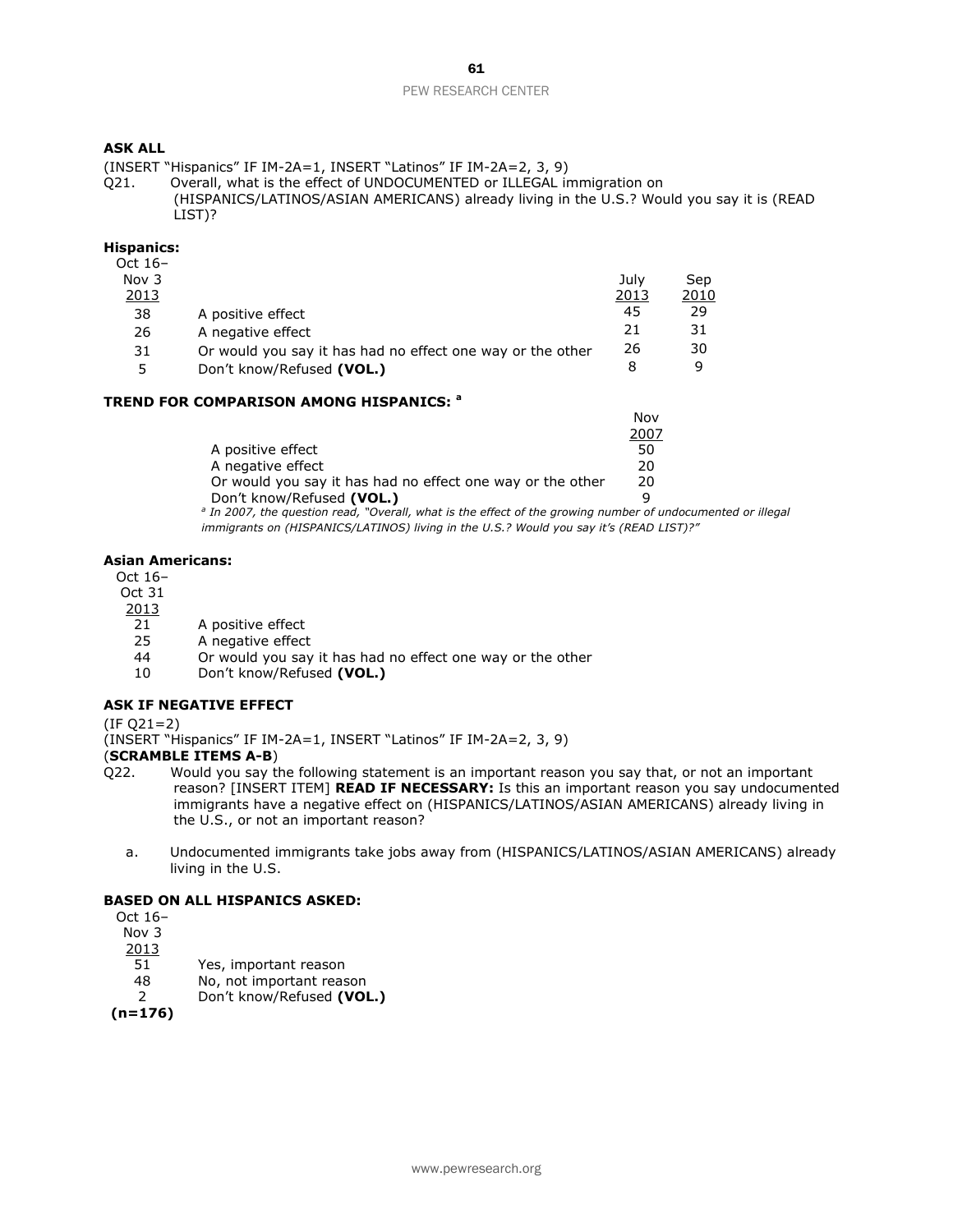### **QUESTION 22 CONTINUED …**

#### **BASED ON ALL ASIAN AMERICANS ASKED:**

Oct 16–

Oct 31

2013

61 Yes, important reason

- 39 No, not important reason
- 1 Don't know/Refused **(VOL.)**

**(n=194)**

b. Undocumented immigrants create a negative perception of (HISPANICS/LATINOS/ASIAN AMERICANS) already living in the U.S.

#### **BASED ON ALL HISPANICS ASKED:**

Oct 16– Nov 3

2013

- 60 Yes, important reason<br>39 No. not important reason
- 39 No, not important reason<br>1 Don't know/Refused (VOI 1 Don't know/Refused **(VOL.)**

**(n=176)**

### **BASED ON ALL ASIAN AMERICANS ASKED:**

| Don't know/Refused (VOL.) |
|---------------------------|
| No, not important reason  |
| Yes, important reason     |
|                           |
|                           |
|                           |
|                           |

### **ASK ALL**

### (**SCRAMBLE ITEMS A-D**)

- Q23. Here are a few things that some people say could happen if undocumented immigrants were granted legal status. Just your best guess, please tell me your view about each. Do you think that granting legal status to undocumented immigrants would or would not [INSERT ITEM]…. Next [INSERT ITEM]? **READ AS NECESSARY:** Do you think that granting legal status to undocumented immigrants would or would not [INSERT ITEM]?
	- a. Strengthen the U.S. economy

### **Hispanics:**

Oct 16–

- Nov 3
- 2013
- 76 Yes, would<br>22 No, would r
- 22 No, would not<br>2 Don't know/Re
- 2 Don't know/Refused **(VOL.)**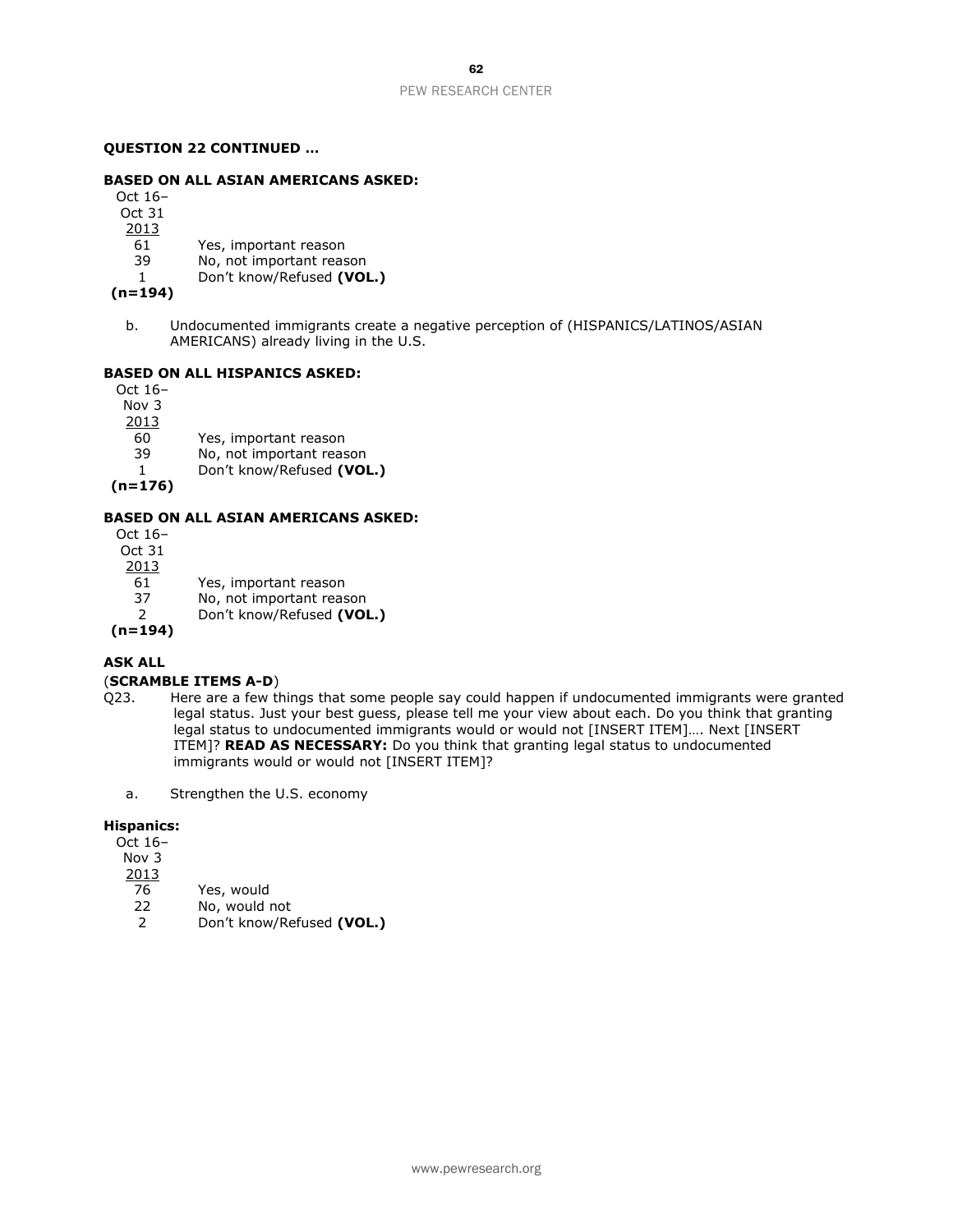### **QUESTION 23 CONTINUED …**

### **Asian Americans:**

- Oct 16–
- Oct 31
- $\frac{2013}{59}$
- 59 Yes, would<br>33 No, would i
- No, would not
- 9 Don't know/Refused **(VOL.)**
- b. Lead to more people coming here illegally

### **Hispanics:**

- Oct 16–
- Nov 3

2013

- 51 Yes, would
- 
- 43 No, would not<br>7 Don't know/Re 7 Don't know/Refused **(VOL.)**

### **Asian Americans:**

- Oct 16–
- Oct 31
- 2013
- 61 Yes, would
- 32 No, would not
- 7 Don't know/Refused **(VOL.)**
- c. Improve the lives of undocumented immigrants

#### **Hispanics:**

Oct 16–

- Nov 3
- $\frac{2013}{87}$
- Yes, would
- 11 No, would not 2 Don't know/Refused **(VOL.)**

#### **Asian Americans:**

| Oct $16-$ |                           |
|-----------|---------------------------|
| Oct 31    |                           |
| 2013      |                           |
| 75        | Yes, would                |
| 18        | No, would not             |
| 7         | Don't know/Refused (VOL.) |
|           |                           |

d. Reward illegal behavior

#### **Hispanics:**

- Oct 16– Nov 3  $\frac{2013}{53}$ Yes, would 41 No, would not
	- 6 Don't know/Refused **(VOL.)**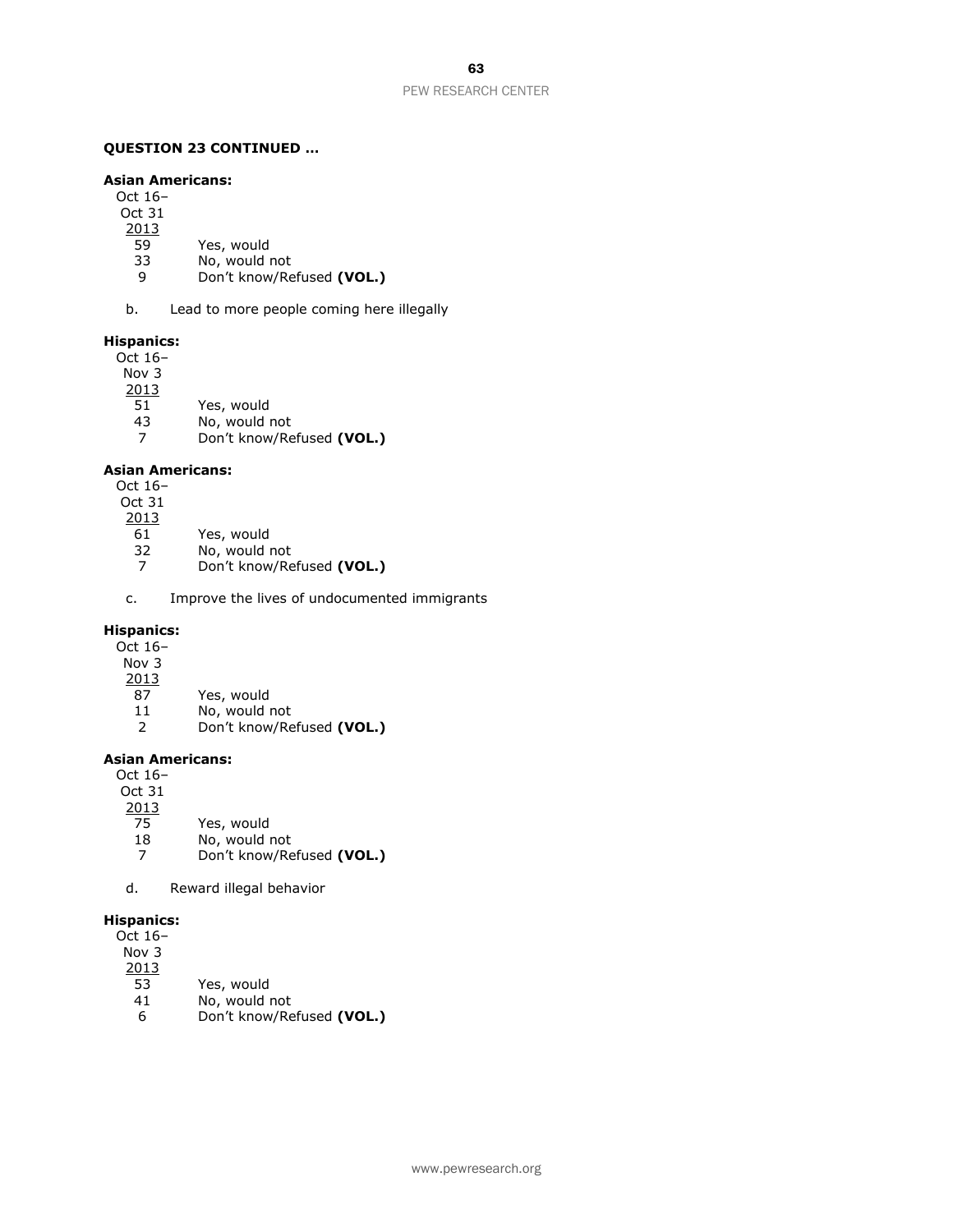#### **QUESTION 23 CONTINUED …**

#### **Asian Americans:**

Oct 16–

Oct 31

- 2013
- 48 Yes, would
- 44 No, would not
- 8 Don't know/Refused **(VOL.)**

### **NO QUESTION 24**

**READ TO ALL**: Thinking now about LEGAL immigrants …

### **ASK ALL**

Q25. Should LEGAL immigration into the United States be kept at its present level, increased or decreased?

#### **Hispanics:**

- Oct 16–
- Nov 3
- 2013
- 37 Kept at present level
- 40 Increased
- 19 Decreased
- 4 Don't know/Refused **(VOL.)**

### **Asian Americans:**

Oct 16–

- Oct 31
- 2013
- 39 Kept at present level<br>43 Increased
- 43 Increased<br>12 Decreased
- **Decreased**
- 6 Don't know/Refused **(VOL.)**

### **ASK ALL**

Q26. Overall, do you think legal immigration in the U.S. today has a positive effect on the country, a negative effect, or would you say it has no effect one way or the other?

### **Hispanics:**

Oct 16–

Nov 3

- 2013
- 59 A positive effect
- 15 A negative effect
- 22 Has no effect one way or the other<br>3 Don't know/Refused (VOL.)
- 3 Don't know/Refused **(VOL.)**

#### **Asian Americans:**

Oct 16–

- Oct 31 2013
	- 69 A positive effect
	- 8 A negative effect
	- 19 Has no effect one way or the other
	- 5 Don't know/Refused **(VOL.)**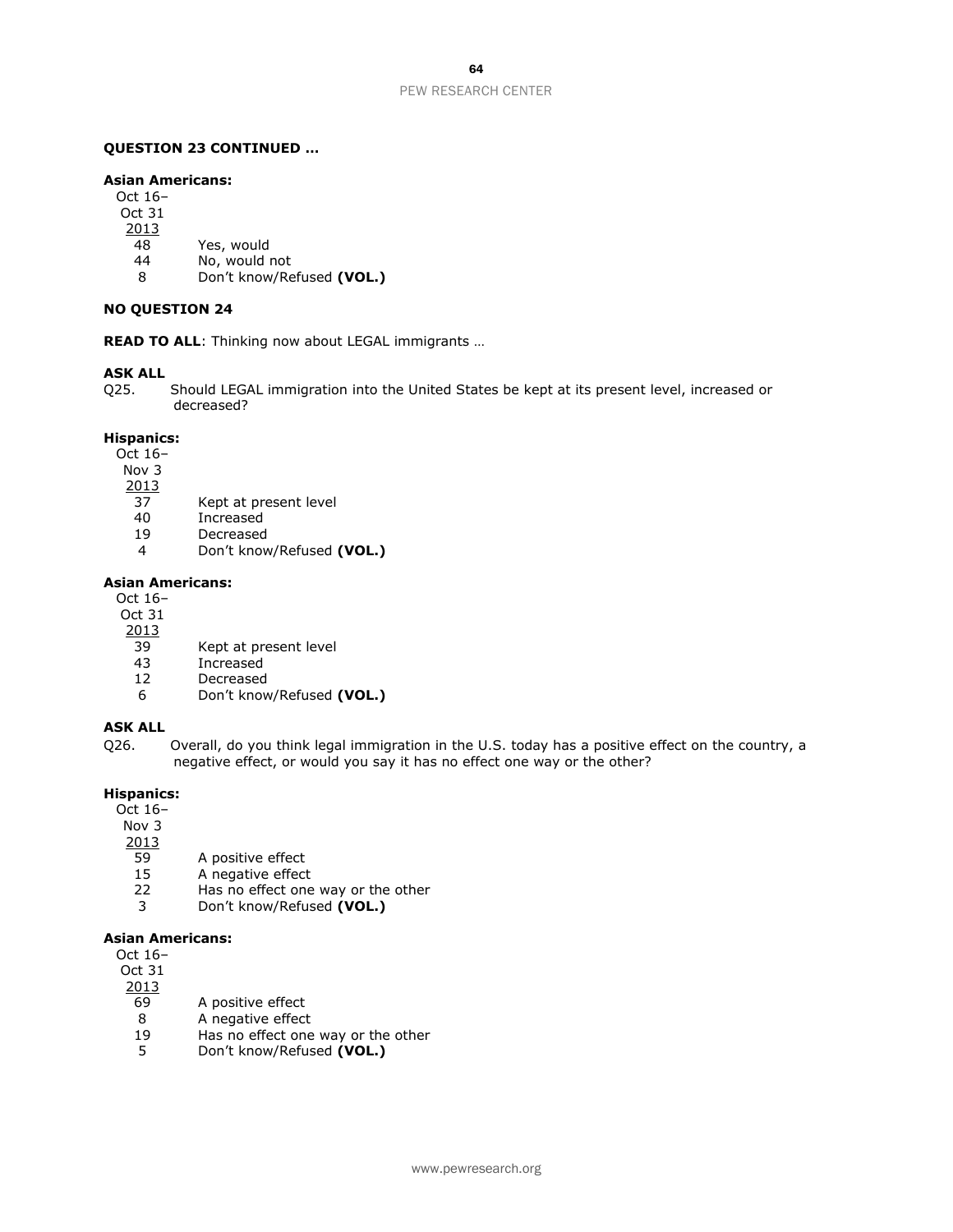### **ASK ALL**

### (**SCRAMBLE ITEMS A-B**)

Q27. Thinking about legal immigration, how much, if at all, do you think each of these would help the U.S. economy? (First/Next) [INSERT ITEM]. Would this help the U.S. economy a great deal, some, not too much or not at all?

a. Increasing the number of temporary work visas for agriculture and food industry workers

### **Hispanics:**

Oct 16–

- Nov 3
- $\frac{2013}{57}$ 
	- A great deal
- 25 Some
- 11 Not too much
- 6 Not at all
- 1 Don't know/Refused **(VOL.)**

#### **Asian Americans:**

Oct 16–

Oct 31

- 2013
- 30 A great deal
- 43 Some
- 18 Not too much
- 6 Not at all
- 3 Don't know/Refused **(VOL.)**
- b. Increasing the number of temporary work visas for high-skill workers

### **Hispanics:**

Oct 16–

- Nov 3
- $\frac{2013}{52}$
- A great deal 28 Some
- 11 Not too much
- 8 Not at all
- 1 Don't know/Refused **(VOL.)**

### **Asian Americans:**

Oct 16–

- Oct 31
- 2013
- 47 A great deal
- Some
- 10 Not too much
- 7 Not at all
- 2 Don't know/Refused **(VOL.)**

### **NO QUESTION 28**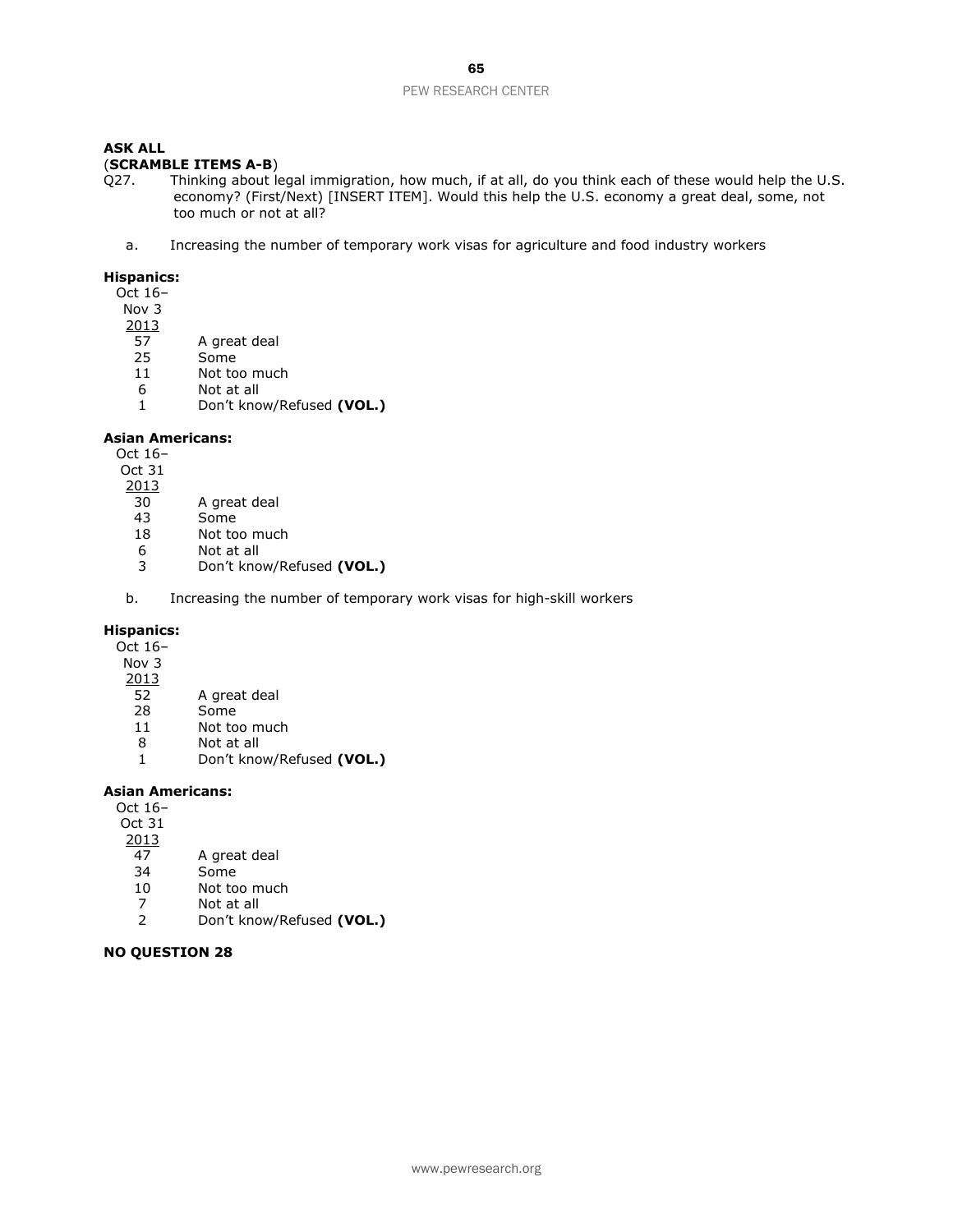#### **READ TO ALL**: On another subject …

### **ASK ALL**

Q29. How much would you say you know about the immigration system in the U.S.—that is the process for getting legal residency permits and work visas? **(READ LIST)**

### **Hispanics:**

Oct 16–

- Nov 3
- $\frac{2013}{23}$
- $\begin{array}{c|c}\n\overline{23} & \text{A lot} \\
61 & \text{A little}\n\end{array}$
- 61 A little<br>15 Nothine
- Nothing at all
- \* Don't know/Refused **(VOL.)**

### **Asian Americans:**

Oct 16–

Oct 31

- $\frac{2013}{34}$
- $\overline{34}$  A lot<br>52 A littl
- 52 A little<br>13 Nothing
- Nothing at all
- 1 Don't know/Refused **(VOL.)**

### **ASK ALL**

Q30. As far as you know, do you think the U.S. immigration system in this country works pretty well and requires only MINOR CHANGES, do you think it needs MAJOR CHANGES, or do you think it needs to be COMPLETELY REBUILT?

### **Hispanics:**

- Oct 16–
- Nov 3
- $\frac{2013}{34}$
- 34 Works pretty well/Only minor changes<br>39 Major changes
- 39 Major changes<br>23 Completely reb
- Completely rebuilt
- 4 Don't know/Refused **(VOL.)**

#### **Asian Americans:**

Oct 16–

Oct 31

- $\frac{2013}{45}$
- 45 Works pretty well/Only minor changes<br>35 Maior changes
- 35 Major changes<br>12 Completely reb
- Completely rebuilt
- 8 Don't know/Refused **(VOL.)**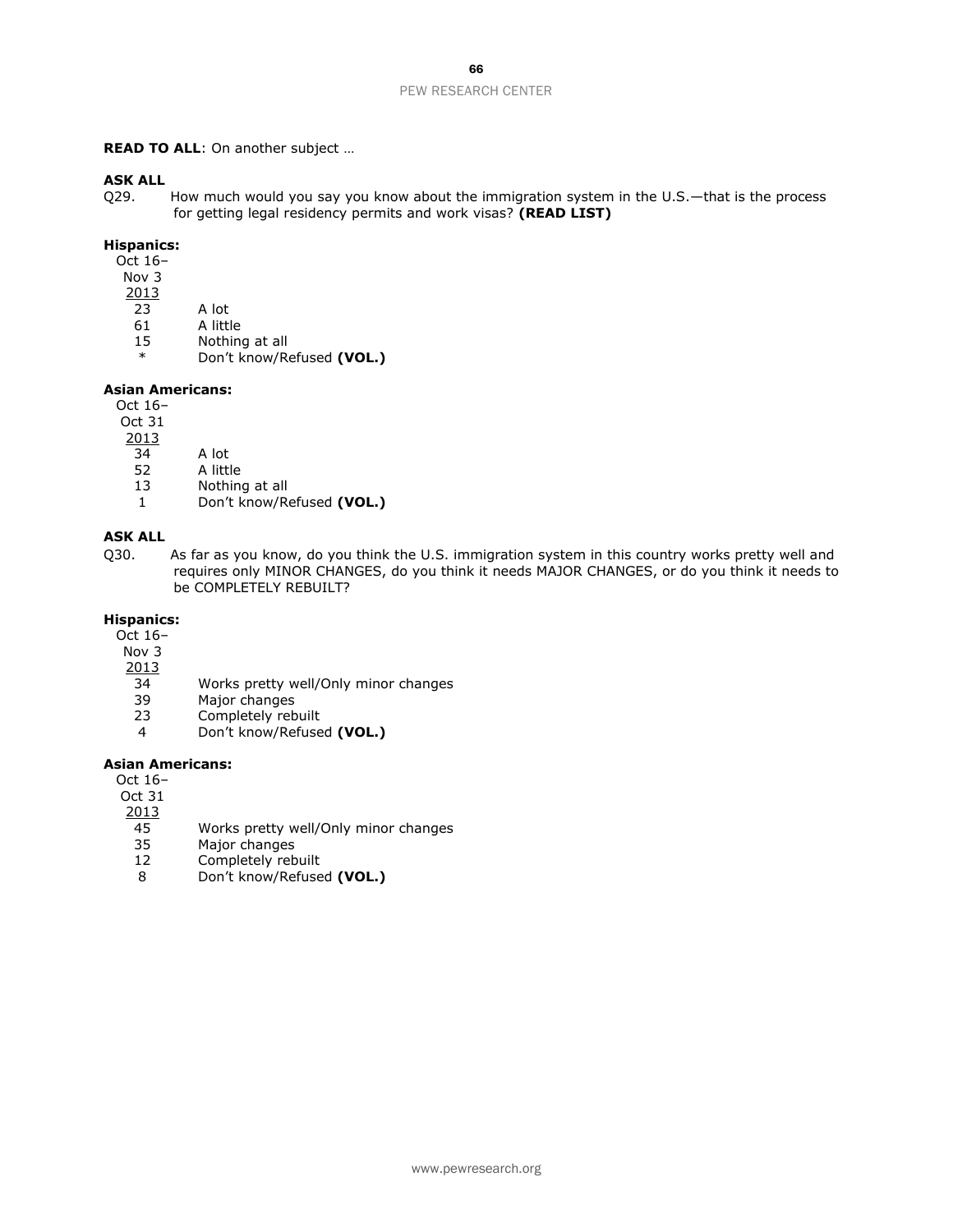### (**SCRAMBLE ITEMS A-D**)

- Q31. As I name a few aspects of the immigration system, please tell me how well you think each works. First, (INSERT ITEM). [Would you say this process works very well, somewhat well, not too well, or not at all well?] Next, (INSERT ITEM) … (**IF NECESSARY:** Would you say this process works very well, somewhat well, not too well, or not at all well?)
	- a. Getting family reunification visas for immediate family members

#### **Hispanics:**

Oct 16–

Nov 3

- 2013
	- 31 Very well
	- 31 Somewhat well
	- 21 Not too well
	- 9 Not at all well
	- 1 It depends **(VOL.)** 7 Don't know/Refused **(VOL.)**

#### **Asian Americans:**

Oct 16–

- Oct 31
- 2013
- 21 Very well
- 36 Somewhat well
- 22 Not too well
- 6 Not at all well<br>0 It depends (V
- 0 It depends **(VOL.)**<br>15 Don't know/Refuse
- 15 Don't know/Refused **(VOL.)**
- b. Getting work-related visas for those in high-skilled jobs

### **Hispanics:**

- Oct 16–
- Nov 3
- 2013
- 36 Very well
- 37 Somewhat well
- 13 Not too well
- 7 Not at all well<br>1 It depends (V
- 1 It depends **(VOL.)**<br>6 Don't know/Refuse
- 6 Don't know/Refused **(VOL.)**

#### **Asian Americans:**  $\Omega$

| Oct 16– |                   |
|---------|-------------------|
| Oct 31  |                   |
| 2013    |                   |
| 27      | Very well         |
| 45      | Somewhat well     |
| 16      | Not too well      |
| 3       | Not at all well   |
| 1       | It depends (VOL.) |
|         |                   |

9 Don't know/Refused **(VOL.)**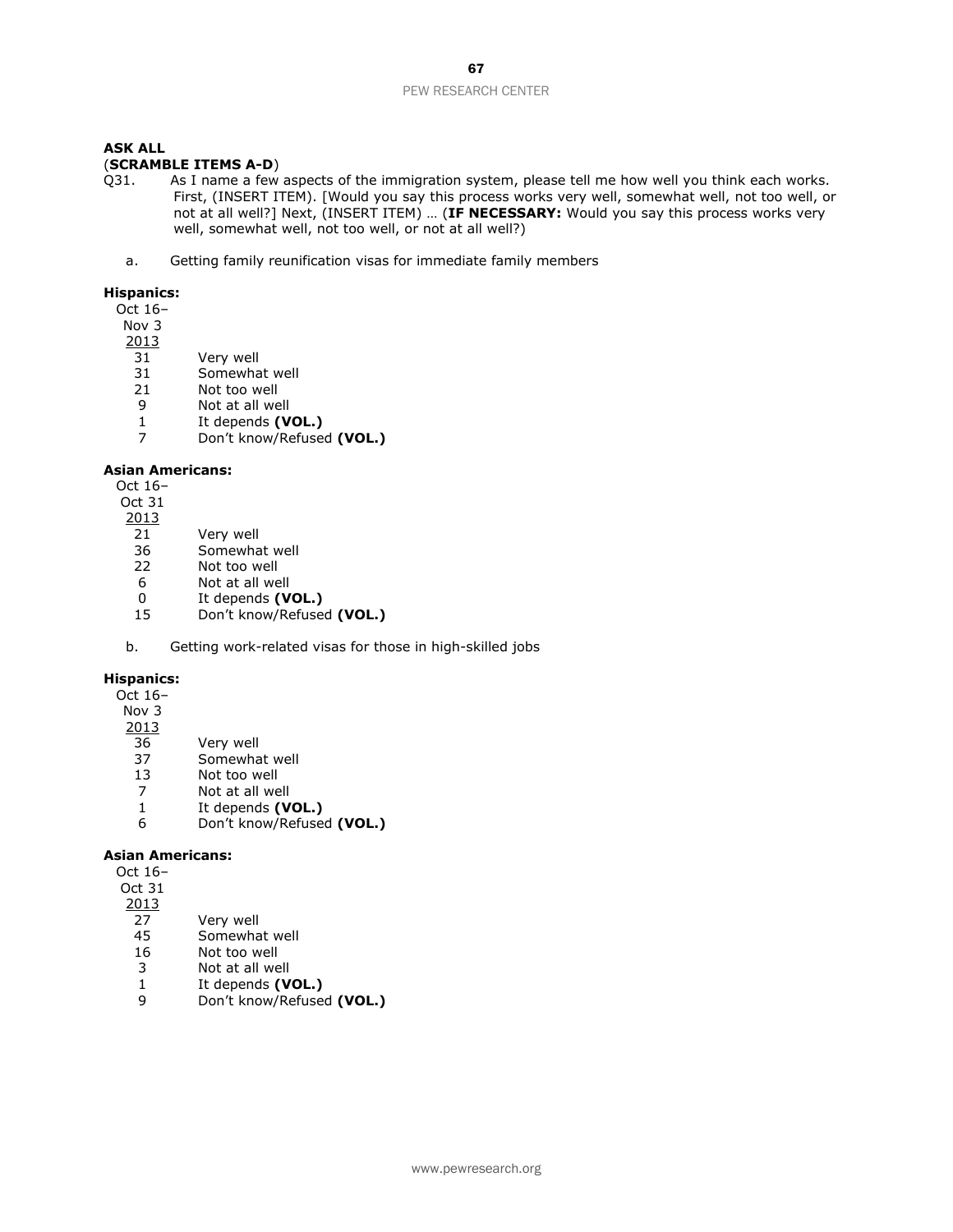### **QUESTION 31 CONTINUED …**

c. Getting legal permanent residency

### **Hispanics:**

Oct 16–

- Nov 3
- 2013
- 35 Very well
- 39 Somewhat well
- 16 Not too well
- $6$  Not at all well<br>  $*$  It depends  $\gamma$
- \* It depends **(VOL.)**
- 4 Don't know/Refused **(VOL.)**

### **Asian Americans:**

Oct 16–

Oct 31

- 2013
	-
- 19 Very well<br>50 Somewha
- 50 Somewhat well<br>19 Not too well Not too well
- 
- 5 Not at all well<br>1 It depends (V
- 1 It depends **(VOL.)**<br>6 Don't know/Refuse 6 Don't know/Refused **(VOL.)**
- d. Getting work-related visas for international students who want to work in the U.S. after they complete their degree

### **Hispanics:**

Oct 16–

- Nov 3
- $\frac{2013}{37}$ 
	- Very well
- 38 Somewhat well
- 14 Not too well
- 4 Not at all well<br>1 It depends (V
- 1 It depends **(VOL.)**<br>7 Don't know/Refused
- 7 Don't know/Refused **(VOL.)**

### **Asian Americans:**

Oct 16–

- Oct 31
- 2013
- 24 Very well
- 44 Somewhat well<br>18 Not too well
- Not too well
- $6$  Not at all well<br>  $*$  It depends  $\gamma$
- \* It depends **(VOL.)**
- 9 Don't know/Refused **(VOL.)**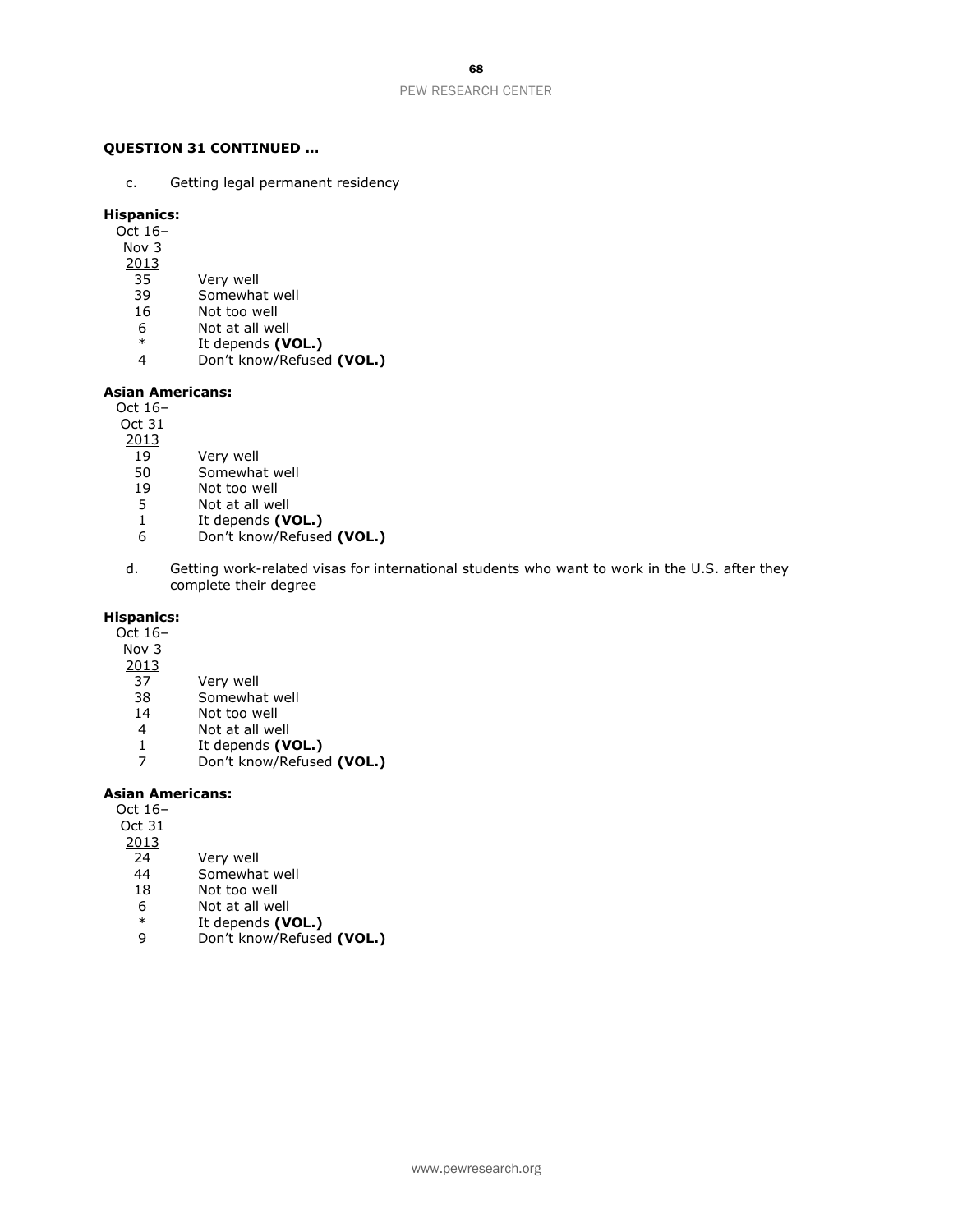### **ASK ALL**

Q32. Do you or a family member have any personal experience using the services of the U.S. immigration system, or not?

### **Hispanics:**

- Oct 16–
- Nov 3
- 2013
- 45 Yes, have experience
- 54 No, no experience
- Don't know/Refused **(VOL.)**

### **Asian Americans:**

Oct 16–

Oct 31

- 2013
	- 69 Yes, have experience
	- 29 No, no experience<br>2 Don't know/Refuse
	- 2 Don't know/Refused **(VOL.)**

### **ASK IF YES**

(IF Q32=1)

Q33. Have you or a family member ever gone to a U.S. immigration office or had an in-person interview with employees of the US immigration system, or not?

### **BASED ON ALL HISPANICS ASKED:**

Oct 16– Nov 3  $\frac{2013}{83}$ Yes, have 16 No, not 1 Don't know/Refused **(VOL.) (n=304)**

### **BASED ON ALL ASIAN AMERICANS ASKED:**

Oct 16– Oct 31  $\frac{2013}{85}$ Yes, have 13 No, not 2 Don't know/Refused **(VOL.) (n=579)**

### **ASK ALL**

Q34. Regardless of your own immigration or citizenship status, how much, if at all, do you worry that you, a family member, or a close friend could be deported? Would you say that you worry a lot, some, not much, or not at all?

#### **Hispanics:**

| pu      |                           |      |      |      |
|---------|---------------------------|------|------|------|
| Oct 16- |                           |      |      |      |
| Nov $3$ |                           | Sep  | July | Nov  |
| 2013    |                           | 2010 | 2008 | 2007 |
| 25      | A lot                     | 34   | 36   | 33   |
| 21      | Some                      | 18   | 17   | 20   |
| 11      | Not much                  | q    | 12   | 12   |
| 42      | Not at all                | 37   | 34   | 34   |
|         | Don't know/Refused (VOL.) |      |      |      |
|         |                           |      |      |      |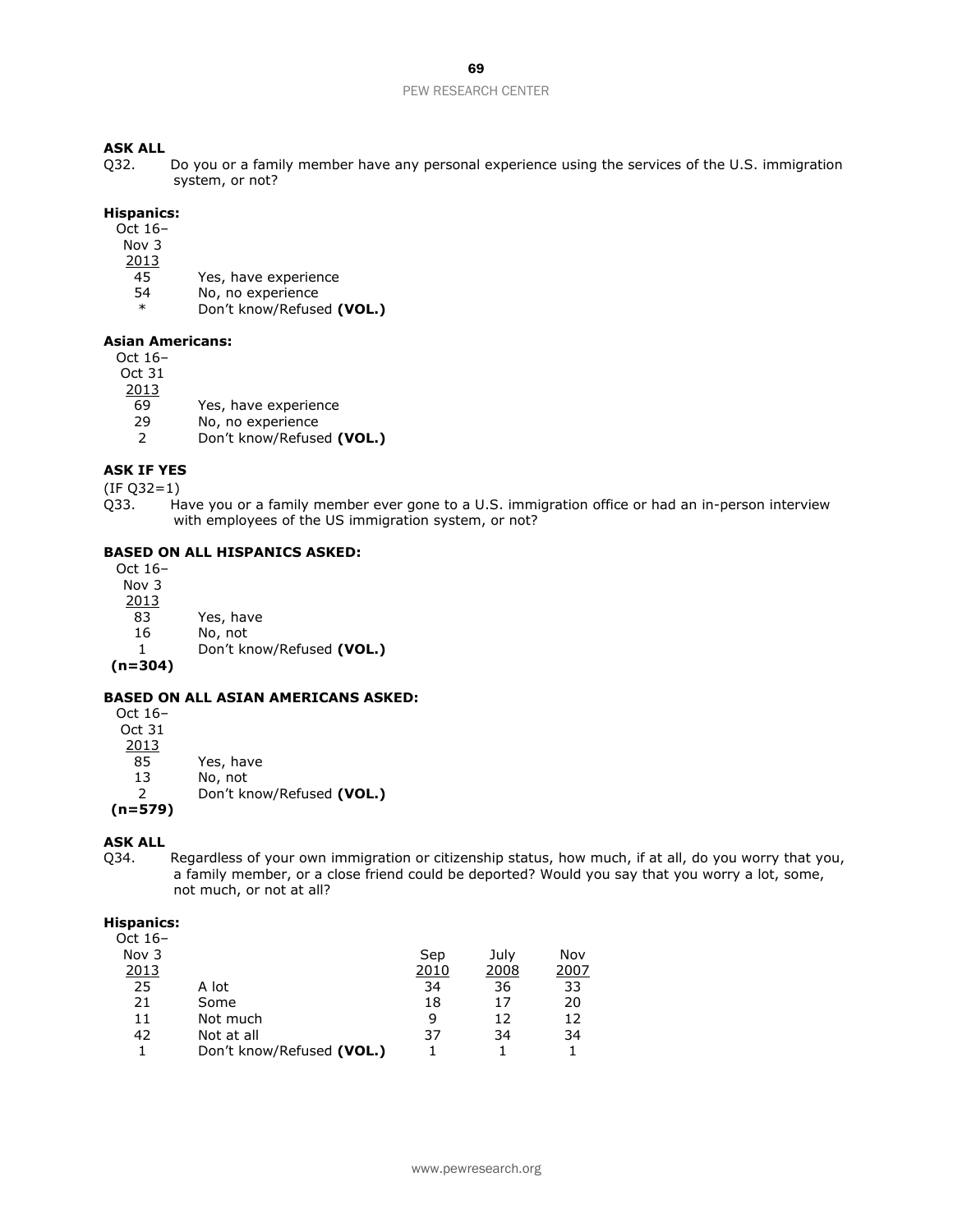### **QUESTION 34 CONTINUED …**

### **Asian Americans:**

Oct 16–

- Oct 31
- $\frac{2013}{8}$ 
	- 8 A lot<br>8 Some
	- Some
- 16 Not much
- 67 Not at all
- 1 Don't know/Refused **(VOL.)**

### **ASK ALL**

FINSIT How would you rate your own personal financial situation? Would you say you are in excellent shape, good shape, only fair shape or poor shape financially?

### **Hispanics:**

| Oct $16-$ |                           |      |      |      |
|-----------|---------------------------|------|------|------|
| Nov 3     |                           | Oct  | Dec  | Nov  |
| 2013      |                           | 2012 | 2011 | 2008 |
| 6         | Excellent shape           | 5    | 5    | 4    |
| 31        | Good shape                | 28   | 19   | 19   |
| 42        | Only fair shape           | 50   | 51   | 46   |
| 20        | Poor shape                | 16   | 25   | 30   |
| 1         | Don't know/Refused (VOL.) |      |      | 2    |
|           |                           |      |      |      |

### **Asian Americans:**

| Oct 16- |                           |               |
|---------|---------------------------|---------------|
| Oct 31  |                           | Mar           |
| 2013    |                           | 2012          |
| 12      | Excellent shape           | 12            |
| 43      | Good shape                | 40            |
| 32      | Only fair shape           | 36            |
| 13      | Poor shape                | 11            |
| $\ast$  | Don't know/Refused (VOL.) | $\mathcal{P}$ |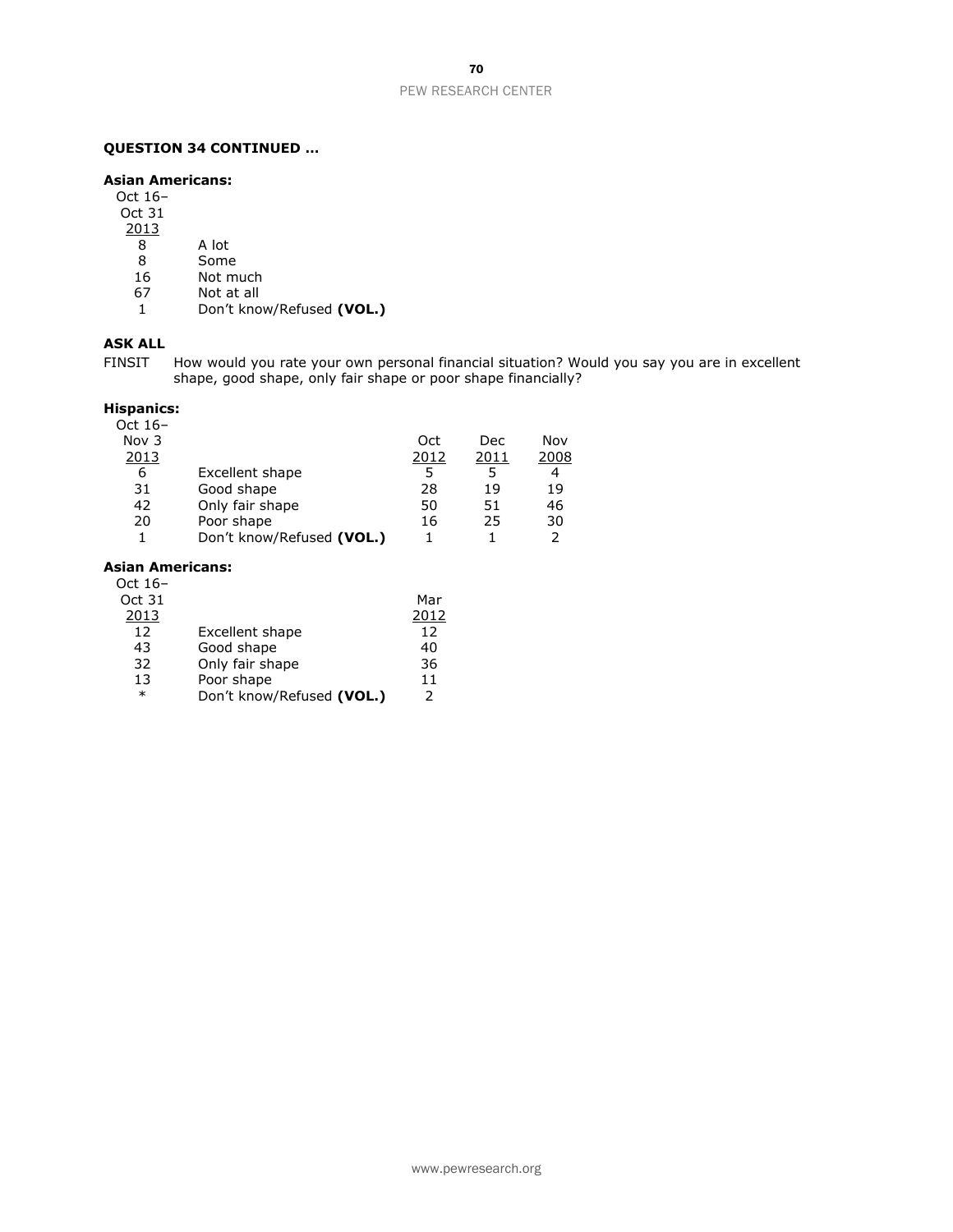### **SELECTED BACKGROUND VARIABLES SHOWN. SEE QUESTIONNAIRE FOR FULL DETAIL OF QUESTIONS ASKED.**

### **ASK ALL HISPANICS**

DM3. Now I want to ask you about you and your family's heritage. Are you Mexican, Puerto Rican, Cuban, Dominican, Salvadoran, or are you and your ancestors from another country? (**IF ANOTHER COUNTRY:** What country is that?) (**IF STILL NOT SURE, ASK:** Are you and your ancestors from Central America, South America, or somewhere else?) (**ACCEPT ONE ANSWER. IF MORE THAN ONE ANSWER GIVEN, ASK:** Which do you identify more with?)

| Oct $16-$ |                               |      |      |      |      |      |      |      |
|-----------|-------------------------------|------|------|------|------|------|------|------|
| Nov 3     |                               | July | Oct  | Sep  | Sep  | Jul  | Nov  | Jun  |
| 2013      |                               | 2013 | 2012 | 2010 | 2009 | 2008 | 2007 | 2004 |
| 60        | Mexican                       | 60   | 61   | 64   | 62   | 62   | 63   | 64   |
| 9         | Puerto Rican                  | 9    | 9    | 9    | 9    | 9    | 8    | 9    |
|           | Cuban                         |      |      | 4    |      |      |      |      |
|           | Dominican                     |      |      | 3    |      |      |      |      |
|           | Salvadoran                    |      |      |      |      |      |      |      |
|           | <b>Other Central American</b> | 6    | 6    |      |      |      | 6    |      |
|           | Other South American          | 6    | 6    | 6    | 6    |      |      | 6    |
| 8         | Other                         |      |      | 4    |      |      |      |      |
|           | Don't know/Refused (VOL.)     |      |      |      |      |      |      |      |

### **TREND FOR COMPARISON:**

|                           | Dec      |
|---------------------------|----------|
|                           | $2011^a$ |
| Mexican                   | 62       |
| Puerto Rican              | 9        |
| Cuban                     | 4        |
| Dominican                 | 3        |
| Salvadoran                | 4        |
| Other Central American    | 8        |
| Other South American      | 7        |
| Other                     | 2        |
| Mixed heritage (VOL.)     | 1        |
| Don't know/Refused (VOL.) | 1        |

Don't know/Refused **(VOL.)** 1<br><sup>a</sup> In Dec 2011, multiple mentions were allowed. If a respondent named more than one heritage, *they are listed as "mixed heritage."*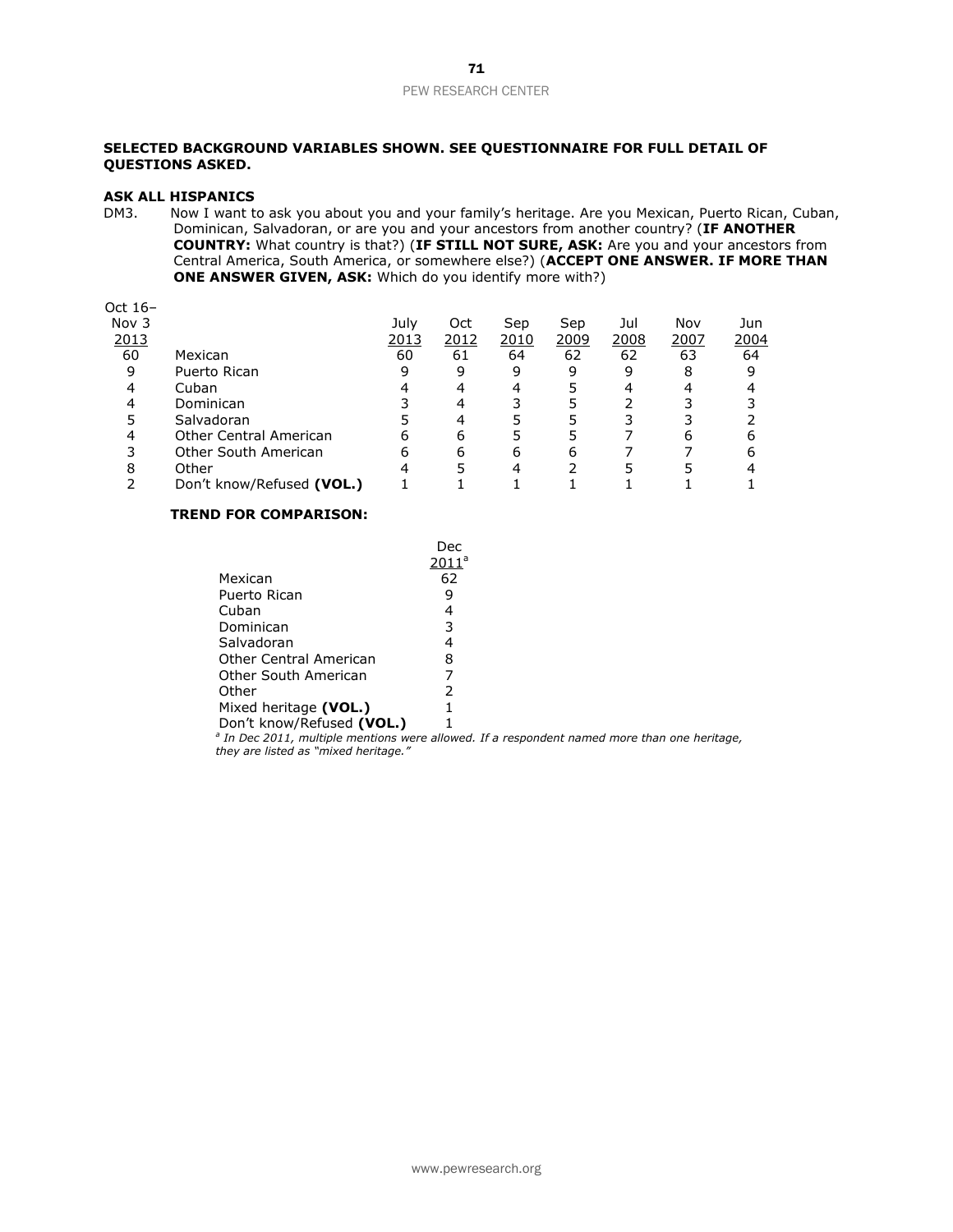### **ASK ALL ASIAN AMERICANS**

ALT\_ASIANID Please tell me which one or more of the following specific Asian groups you are. Are you Chinese, Filipino, Indian, Japanese, Korean, Vietnamese, or of some other Asian background? **[ACCEPT MULTIPLE RESPONSES]**

### **ASK IF MULTIPLE RESPONSES TO ALT\_ASIANID:**

ALT\_ASIANONE Thinking about the specific Asian groups you just mentioned, which ONE of these do you identify with most? **[DO NOT READ] INTERVIEWER INSTRUCTIONS: IF NONE/IDENTIFY WITH BOTH OR ALL EQUALLY, PROBE ONCE**: In general, which ONE of these do you identify with most?

### **ALT\_ASNIDONE: combined variable for those with one Asian group mentioned in ALT\_ASIANID and responses to ALT\_ASIANONE for those with multiple groups mentioned.**

| Oct 16-        |                             |
|----------------|-----------------------------|
| Oct 31         |                             |
| <u> 2013</u>   |                             |
| 25             | Chinese                     |
| 15             | Filipino                    |
| 24             | Indian                      |
| 9              | Japanese                    |
| 10             | Korean                      |
| 6              | Vietnamese                  |
| 1              | Bangladeshi                 |
| $\ast$         | <b>Bhutanese</b>            |
| $\ast$         | Burmese                     |
| 1              | Cambodian                   |
| $\ast$         | Hmong                       |
| $\ast$         | Indonesian                  |
| 1              | Laotian                     |
| 0              | Maldivian                   |
| $\ast$         | Malaysian                   |
| $\ast$         | Mongolian                   |
| 1              | Nepali                      |
| 3              | Pakistani                   |
| 0              | Singaporean                 |
| $\mathbf{1}$   | Sri Lankan                  |
| $\overline{2}$ | Thai                        |
| $\mathbf{1}$   | Taiwanese or Chinese Taipei |
| 2              | Other                       |
| $\overline{1}$ | Don't know/Refused (VOL.)   |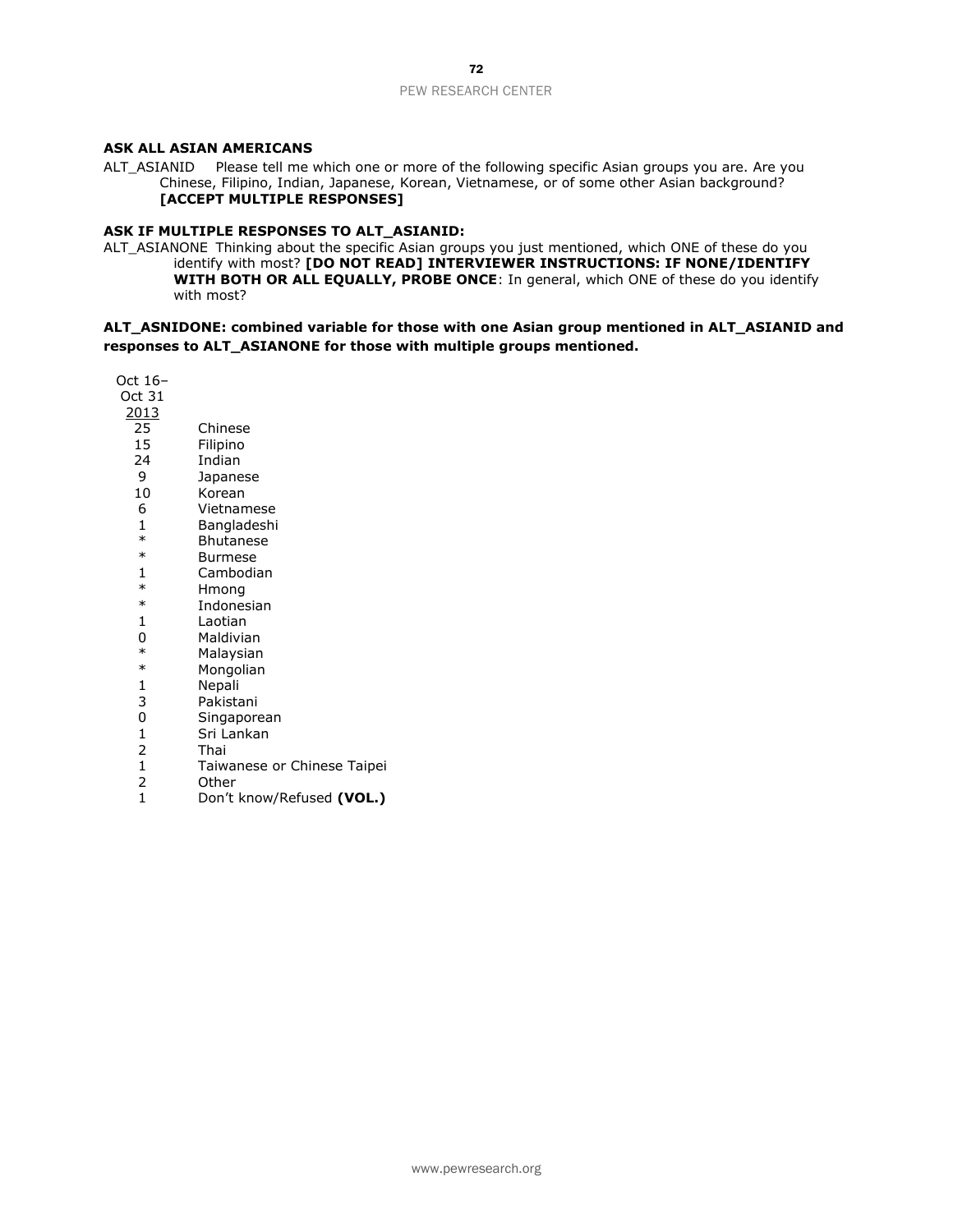### **ASK ALL HISPANICS**

DM4. Were you born on the island of Puerto Rico, in the United States, or in another country?

### **Hispanics:**

Oct 16–

Nov 3 2013

4 Puerto Rico

44 U.S.

52 Another country

\* Don't know/Refused **(VOL.)**

#### **Trends among Hispanics:**

|                  |             |      |                 | Don't know/Refused |
|------------------|-------------|------|-----------------|--------------------|
|                  | Puerto Rico | U.S. | Another country | <u>(VOL.)</u>      |
| Nov 2013         | 4           | 44   | 52              | $\ast$             |
| July 2013        | 4           | 40   | 56              | $\ast$             |
| Oct 2012         | 4           | 44   | 52              | $\ast$             |
| Dec 2011         | 5           | 41   | 55              | 0                  |
| Sep 2010         | 4           | 41   | 55              | $\ast$             |
| Nov 2008         | 4           | 45   | 51              | $\ast$             |
| Sep 2009         | 4           | 41   | 55              | $\ast$             |
| <b>July 2008</b> | 4           | 38   | 59              | $\ast$             |
| Nov 2007         | 4           | 37   | 59              | $\ast$             |
| July 2006        | 4           | 37   | 59              | $\ast$             |
| June 2002        |             | 37   | 58              |                    |
|                  |             |      |                 |                    |

### **ASK ALL ASIAN AMERICANS**

BIRTH In what country were you born? **[OPEN END; PRE-CODED; PROBE FOR COUNTRY IF CONTINENT OR REGION GIVEN]** 

#### **Asian Americans:**

| Oct 16- |                           |        |
|---------|---------------------------|--------|
| Oct 31  |                           | Mar    |
| 2013    |                           | 2012   |
| 27      | U.S.                      | 24     |
| 72      | Another country           | 75     |
| 1       | Don't know/Refused (VOL.) | $\ast$ |

### **QUESTION DM5 ON HISPANIC SURVEY NOT SHOWN**

#### **ASK IF HISPANIC AND DM4 = 1, 3, 9**

#### **(INSERT "(excluding Puerto Rico)" IF DM4=1 or DM5=24)**

DM6. How many years have you lived in the United States (excluding Puerto Rico)?

#### **BASED ON ALL HISPANICS ASKED:**  $Oct~16$

| UCL 10-      |                            |      |      |      |
|--------------|----------------------------|------|------|------|
| Nov 3        |                            | July | Oct  | Dec  |
| <u> 2013</u> |                            | 2013 | 2012 | 2011 |
| 10           | 0-5 years in U.S.          | 8    | 8    | 10   |
| 12           | 6-10 years in U.S.         | 15   | 14   | 19   |
| 33           | 11-20 years in U.S.        | 32   | 33   | 27   |
| 44           | More than 20 years in U.S. | 44   | 43   | 38   |
|              | Don't know/Refused (VOL.)  |      |      | 5    |
| $(n=433)$    |                            |      |      |      |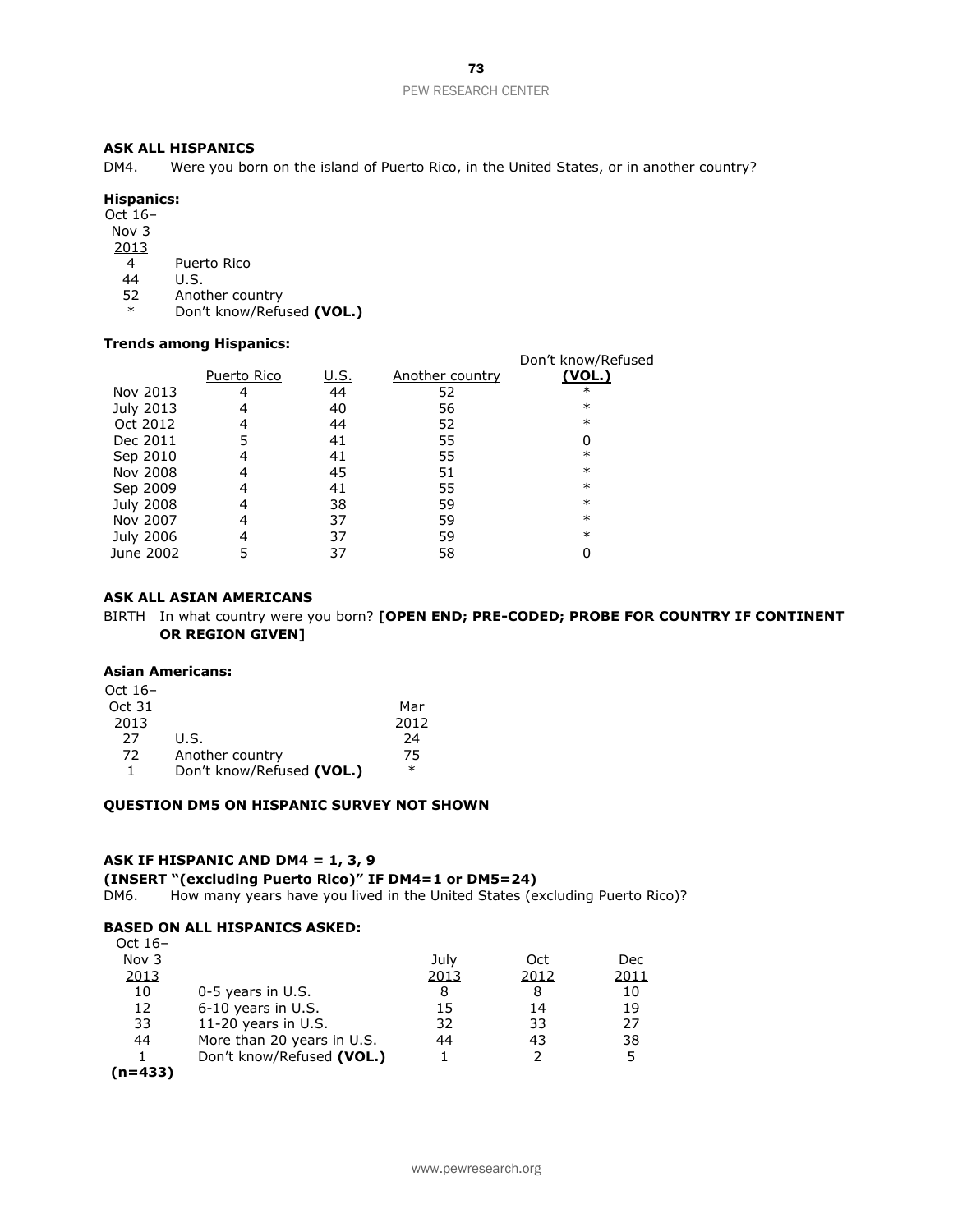### **QUESTION DM6 CONTINUED …**

#### **TREND FOR COMPARISON:<sup>a</sup>**

|                           | Sep  | Sep  | Jul  | Nov  | Jul  |
|---------------------------|------|------|------|------|------|
|                           | 2010 | 2009 | 2008 | 2007 | 2006 |
| 0-5 years                 | 11   | 14   | 19   | 16   | 20   |
| 6-10 years                | 16   | 19   | 16   | 20   | 17   |
| $11-20$ years             | 29   | 26   | 28   | 28   | 28   |
| More than 20 years        | 41   | 40   | 36   | 36   | 32   |
| Don't know/Refused (VOL.) |      |      |      |      | 4    |

*<sup>a</sup> For all trends, asked "How many years have you lived in the continental United States?" of Puerto Ricans. Did not ask those with "don't know" or "refused" responses to Q4 in 2008, 2007 or 2006.*

### **ASK IF ASIAN AND BORN IN ANOTHER COUNTRY**

(ASK IF BIRTH=2-99)

YEARUS In what year did you come to live in the U.S.? **[RECORD VERBATIM RESPONSE]**

### **BASED ON ALL ASIAN AMERICANS ASKED:**

| Oct $16-$ |                                                                  |          |
|-----------|------------------------------------------------------------------|----------|
| Oct 31    |                                                                  | Mar      |
| 2013      |                                                                  | $2012^a$ |
| 14        | 0-5 years in U.S. (Came to the U.S. 2008 or later)               | 11       |
| 12        | 6-10 years in U.S. (Came to the U.S. in 2003-2007)               | 12       |
| 26        | 11-20 years in U.S. (Came to the U.S. in 1993-2002)              | 26       |
| 44        | More than 20 years in U.S. (Came to the U.S. in 1992 or earlier) | 50       |
| 3         | Don't know/Refused (VOL.)                                        |          |
| (n=543)   |                                                                  |          |

**(n=543)**

*<sup>a</sup> For 2012, data reflect the categories outside the parenthesis (0-5 years in U.S., etc.)*

#### **NO QUESTIONS DM7 AND DM8**

### **ASK IF HISPANIC AND BORN IN ANOTHER COUNTRY**

(ASK IF DM4=3, 9 OR DM5<>24)

DM9. Are you a citizen of the United States?

### **BASED ON ALL HISPANICS ASKED:**

| Oct 16-     |                            |        |      |      |      |      |      |      |      |
|-------------|----------------------------|--------|------|------|------|------|------|------|------|
| Nov 3       |                            | Oct    | Dec  | Sep  | Sep  | Nov  | Jul  | Nov  | Jul  |
| 2013        |                            | 2012   | 2011 | 2010 | 2009 | 2008 | 2008 | 2007 | 2006 |
| 37          | Yes                        | 37     | 40   | 41   | 40   | 35   | 34   | 36   | 36   |
| 63          | No                         | 63     | 57   | 57   | 58   | 63   | 66   | 62   | 63   |
| $\ast$      | Don't know/ Refused (VOL.) | $\ast$ |      |      |      |      | ∗    |      |      |
| $(n - 20C)$ |                            |        |      |      |      |      |      |      |      |

**(n=386)**

### **ASK IF ASIAN AMERICAN AND BORN IN ANOTHER COUNTRY**

(ASK IF BIRTH=2-99) CITIZEN Are you currently a citizen of the United States, or not?

### **BASED ON ALL ASIAN AMERICANS ASKED:**

| Oct $16-$     |                            |        |
|---------------|----------------------------|--------|
| Oct 31        |                            | Mar    |
| 2013          |                            | 2012   |
| 65            | Yes                        | 67     |
| 33            | No                         | 33     |
| $\mathcal{L}$ | Don't know/ Refused (VOL.) | $\ast$ |
| $(n=543)$     |                            |        |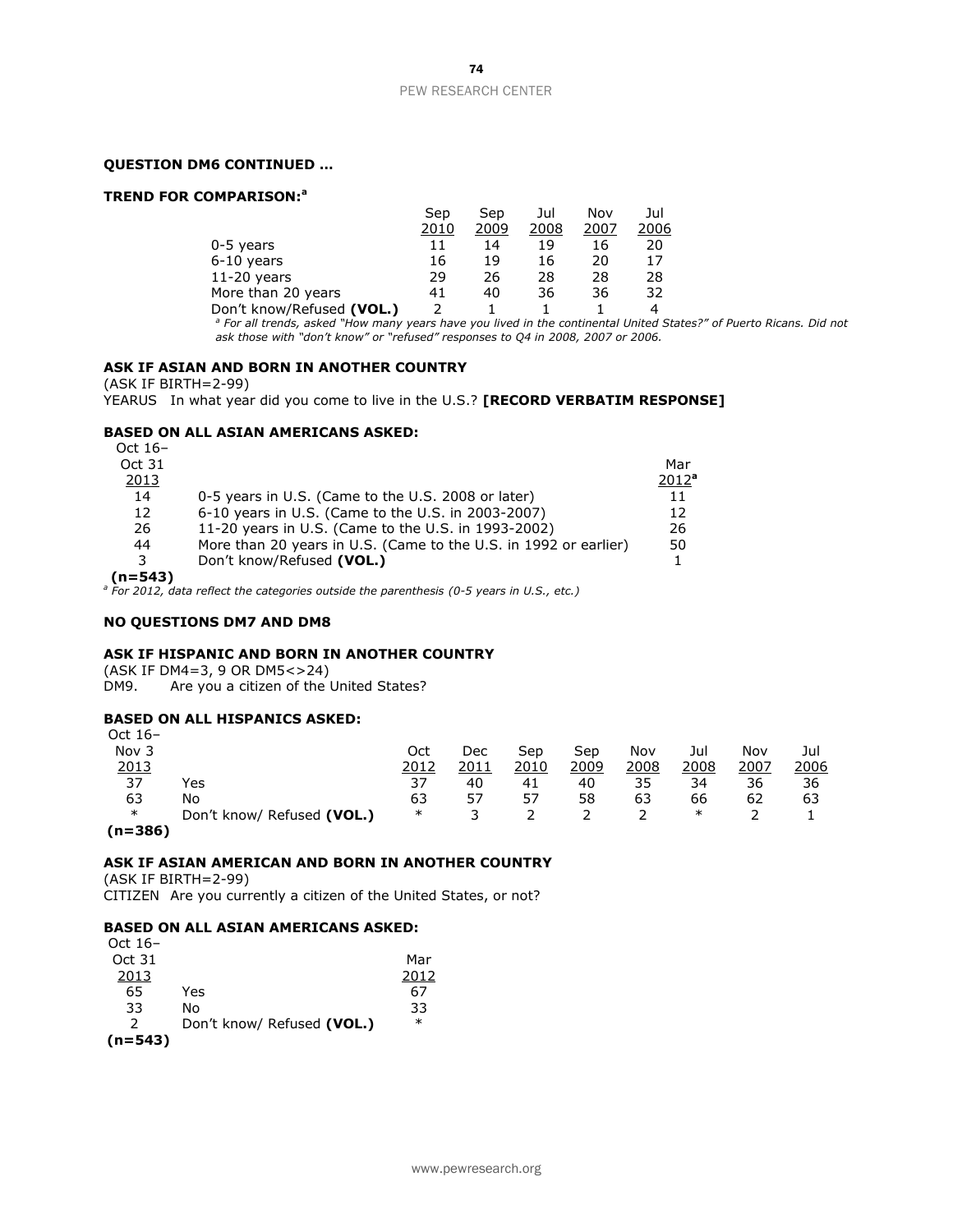#### **ASK IF HISPANIC**

PARTY. In politics today, do you consider yourself a Republican, a Democrat, an Independent, or something else?

### **Hispanics:**

Oct 16–

- Nov 3
- 2013
- 11 Republican<br>34 Democrat
- 34 Democrat<br>38 Independe
- 38 Independent<br>9 Something el
- Something else
- 8 Don't know/Refused **(VOL.)**

### **Trends among Hispanics:**

|          |            |          |             |                | Don't know/Refused |
|----------|------------|----------|-------------|----------------|--------------------|
|          | Republican | Democrat | Independent | Something else | (VOL.)             |
| Nov 2013 | 11         | 34       | 38          | 9              | 8                  |
| Oct 2012 | 10         | 49       | 23          | 10             | 8                  |
| Dec 2011 | 12         | 41       | 25          | 12             | 10                 |
| Sep 2010 | 13         | 35       | 28          | 12             | 13                 |
| Sep 2009 | 13         | 38       | 20          | 13             | 15                 |
| Nov 2008 | 11         | 43       | 25          | 10             | 10                 |
| Jul 2008 | 12         | 40       | 30          | 8              | 9                  |
| Nov 2007 | 12         | 31       | 36          | 9              | 13                 |
| Jul 2006 | 14         | 31       | 25          | 9              | 21                 |
| Jun 2004 | 14         | 35       | 26          | 12             | 14                 |
| Jun 2002 | 16         | 35       | 28          | 9              | 13                 |

#### **ASK IF HISPANIC**

PARTY. In politics today, do you consider yourself a Republican, a Democrat, an Independent, or something else?

### **ASK IF HISPANIC AND INDEP/SOMETHING ELSE/DK/REF (PARTY=3,4,9):**

PARTYLN. Do you consider yourself closer to the Republican Party or the Democratic Party?

### **BASED ON ALL HISPANICS:**

Oct 16–

Nov 3

2013

- 22 Republican/Leaned Rep.
- 53 Democrat/Leaned Dem.<br>25 Neither/Other/Don't kno
- 25 Neither/Other/Don't know/Refused **(VOL.)**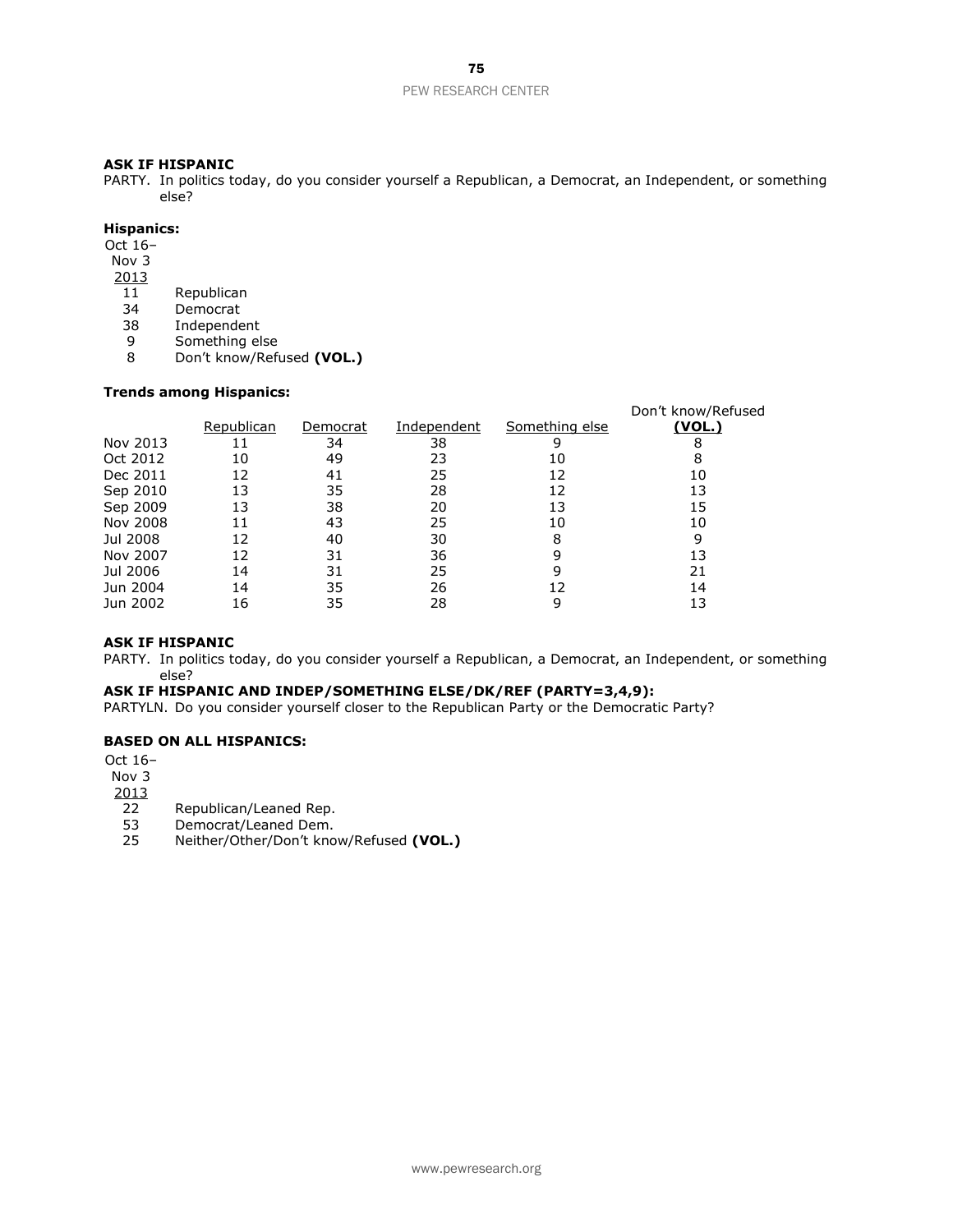### **PARTY/PARTYLN CONTINUED …**

#### **Trends among Hispanics: <sup>a</sup>**

|          |             |             | Neither/Other/     |
|----------|-------------|-------------|--------------------|
|          | Republican/ | Democrat/   | Don't know/Refused |
|          | Leaned Rep. | Leaned Dem. | <u>(VOL.)</u>      |
| Nov 2013 | 22          | 53          | 25                 |
| Oct 2012 | 18          | 66          | 16                 |
| Dec 2011 | 19          | 60          | 21                 |
| Sep 2010 | 22          | 54          | 24                 |
| Sep 2009 | 19          | 53          | 28                 |
| Nov 2008 | 19          | 61          | 20                 |
| Jul 2008 | 22          | 61          | 18                 |
| Nov 2007 | 18          | 46          | 35                 |
| Jul 2006 | 19          | 39          | 42                 |
| Jun 2004 | 22          | 48          | 30                 |
| Jun 2002 | 22          | 44          | 34                 |

*a In Jul 2006 and Jun 2002, the follow-up question was asked only of those who said "Independent" to the first question. In Jun 2004, it was asked only of those who said "Independent" or "Something else."*

#### **ASK IF ASIAN AMERICAN**

PARTY. In politics today, do you consider yourself a Republican, Democrat, or Independent?

### **Asian Americans:**

| Oct $16-$ |                           |        |
|-----------|---------------------------|--------|
| Oct 31    |                           | Mar    |
| 2013      |                           | 2012   |
| 12        | Republican                | 18     |
| 40        | Democrat                  | 33     |
| 40        | Independent               | 34     |
| 4         | No preference (VOL.)      | 7      |
| $\ast$    | Other party (VOL.)        | $\ast$ |
| 4         | Don't know/Refused (VOL.) |        |

#### **ASK IF ASIAN AMERICAN**

PARTY. In politics today, do you consider yourself a Republican, Democrat, or Independent? **ASK IF ASIAN AMERICAN AND IF INDEP/NO PREF/OTHER/DK/REF (PARTY=3,4,5,9):** PARTYLN As of today do you lean more to the Republican Party or more to the Democratic Party?

### **BASED ON ALL ASIAN AMERICANS:**

| Oct $16-$ |                                         |      |
|-----------|-----------------------------------------|------|
| Oct 31    |                                         | Mar  |
| 2013      |                                         | 2012 |
| 24        | Republican/Leaned Rep.                  | 28   |
| 64        | Democrat/Leaned Dem.                    | 50   |
| 12        | Neither/Other/Don't know/Refused (VOL.) | 22   |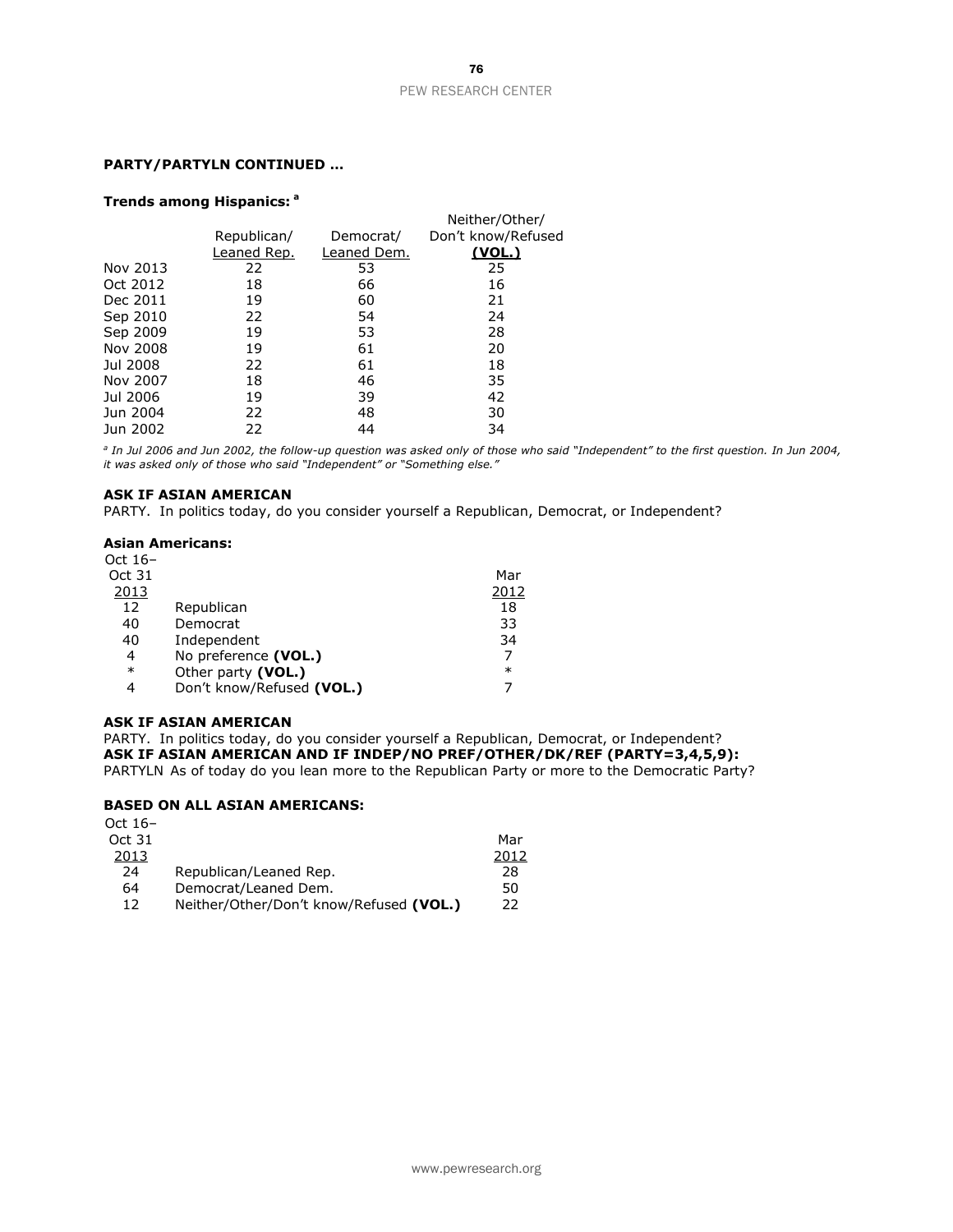REGA. Which of these statements best describes you? **[READ LIST]**

### **BASED ON ALL HISPANICS:**

Oct 16–

#### Nov 3 2013

- 
- 67 Citizen/Born in U.S.<br>47 Are you absolutel Are you absolutely certain that you are registered to vote at your current address, OR
	- 5 Are you probably registered, but there is a chance your registration has lapsed, OR
- 13 Are you not registered to vote at your current address
- 0 Was in prison/Not eligible to vote **(VOL.)**
- 2 Don't know/Refused **(VOL.)**<br>33 Not a citizen/Don't know
- Not a citizen/Don't know

### **BASED ON ALL ASIAN AMERICANS:**

Oct 16–

Oct 31

2013

- 75 Citizen/Born in U.S.
- 58 Are you absolutely certain that you are registered to vote at your current address, OR
- 4 Are you probably registered, but there is a chance your registration has lapsed, OR
- 13 Are you not registered to vote at your current address
- 0 Was in prison/Not eligible to vote **(VOL.)**
- \* Don't know/Refused **(VOL.)**
- Not a citizen/Don't know

### **ASK IF ASIAN AMERICAN**

OTHRLANG Do you speak a language other than English at home?

### **[INTERVIEWER: IF LANGUAGE OF INTERVIEW OTHER THAN ENGLISH DON'T ASK ITEM AND PUNCH 1]**

### **Asian Americans:**

|         |                           | $(n=259)$   | (n=543)       |
|---------|---------------------------|-------------|---------------|
|         | Don't know/Refused (VOL.) |             |               |
| 28      | No                        | 60          | 15            |
| 72      | Yes                       | 40          | 84            |
| 2013    |                           | Native born | DK nativity   |
| Oct 31  |                           |             | Foreign born/ |
| Oct 16– |                           |             |               |